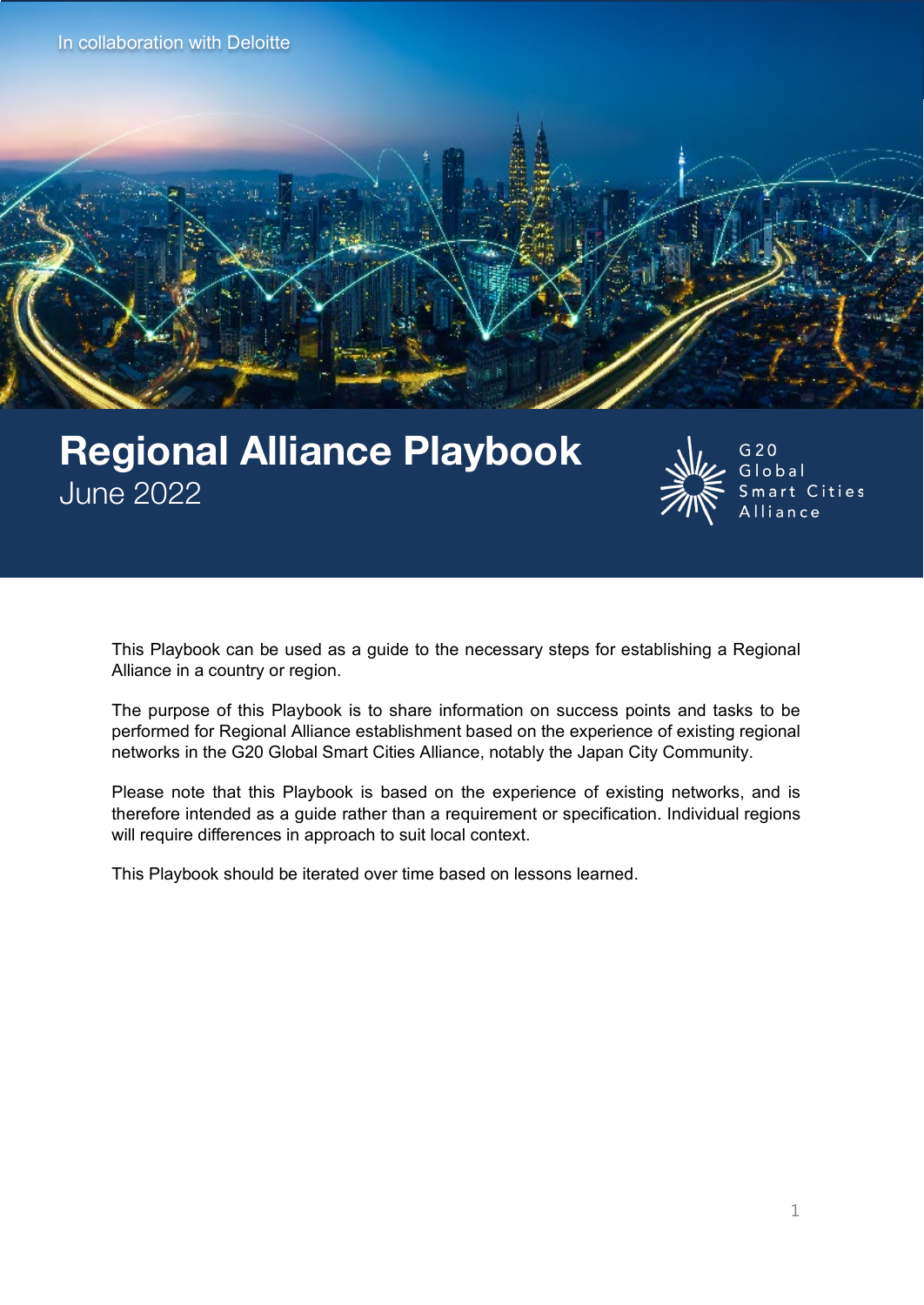

# **Contents**

| 1.            |                                                                                                 |                                                                           |  |
|---------------|-------------------------------------------------------------------------------------------------|---------------------------------------------------------------------------|--|
|               |                                                                                                 |                                                                           |  |
|               |                                                                                                 |                                                                           |  |
|               |                                                                                                 |                                                                           |  |
|               |                                                                                                 | 1-4. Purpose of Regional Alliance  Error! Bookmark not defined.           |  |
|               | 1-5. Main Activities of G20 Global Smart Cities Alliance Japan  Error! Bookmark<br>not defined. |                                                                           |  |
|               | defined.                                                                                        | 1-6. Impact of G20 Global Smart Cities Alliance Japan Error! Bookmark not |  |
| 2.            | Important Points for Regional Alliance Establishment and Expansion 7                            |                                                                           |  |
|               |                                                                                                 |                                                                           |  |
|               |                                                                                                 |                                                                           |  |
|               |                                                                                                 |                                                                           |  |
|               |                                                                                                 |                                                                           |  |
| 3.            |                                                                                                 |                                                                           |  |
|               |                                                                                                 |                                                                           |  |
|               | 3-2. Community Management: Cities  Error! Bookmark not defined.                                 |                                                                           |  |
|               |                                                                                                 |                                                                           |  |
|               | Appendix I.                                                                                     |                                                                           |  |
| Appendix II.  |                                                                                                 |                                                                           |  |
| Appendix III. |                                                                                                 |                                                                           |  |
| Appendix IV.  |                                                                                                 |                                                                           |  |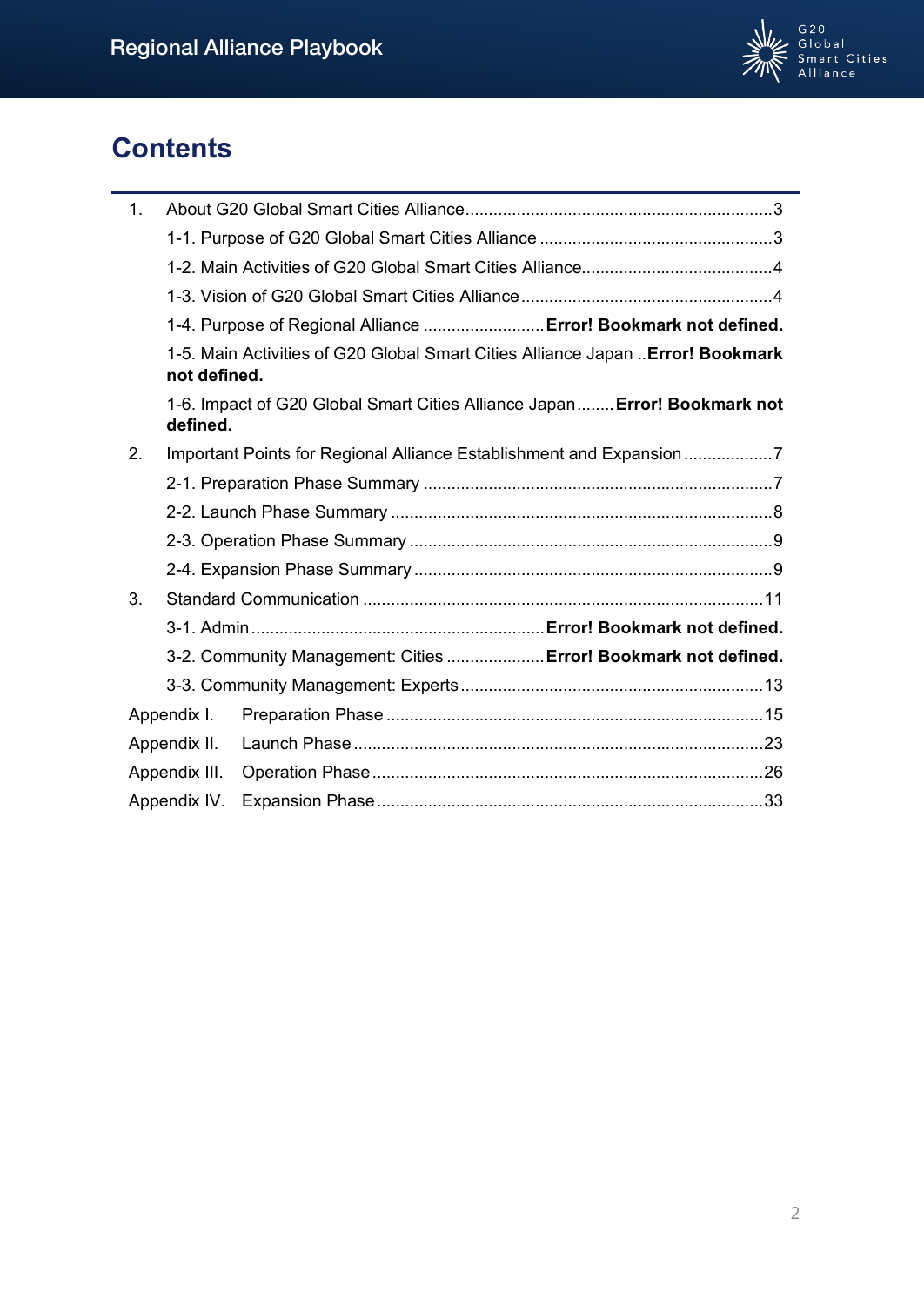

# <span id="page-2-0"></span>**1. About the G20 Global Smart Cities Alliance**

# <span id="page-2-1"></span>**1-1. What is the G20 Global Smart Cities Alliance?**

The G20 Global Smart Cities Alliance is a global alliance of city networks, city administrations, institutions, companies, and governments, all working towards establishing global policy norms for ethical and responsible smart city development. The Alliance promotes better technology governance.

The World Economic Forum is the secretariat of the Alliance, with global leadership provided by the Forum's Urban Transformation Platform and C4IR Japan.

The G20 Global Smart Cities Alliance may also be referred to as 'the Alliance', the 'GSCA' or the 'G20 GSCA'.

## **Why is technology governance important?**

Technology deployment in city services and city infrastructure is subject to many difficult governance problems, ranging from privacy and security concerns, to interoperability and lock-in scenarios, to accessibility and social issues. Without resolving these problems, smart city development is likely to follow one of two paths:

- 1. Cities develop small scale pilots and innovation projects that do not scale, due to public concerns and lack of viable, sustainable business models for large scale deployment. This stymie uses cases that could otherwise create great value.<sup>1</sup>
- 2. Cities develop large scale deployments that contravene ethical and responsible principles, leading them down development paths that produce worse outcomes for citizens in the long term.<sup>[2](#page-2-3)</sup>

Better governance can prevent both outcomes but requires long term support in the face of short-term pressure for results. For more on the governance challenge in smart cities consult the *Governing Smart Cities* whitepaper published by the World Economic Forum in 2021.

**Why does the Alliance not work on other smart city priorities, like sustainability or mobility or ….?** 

<span id="page-2-2"></span><sup>&</sup>lt;sup>1</sup> Albert Meijer and Manuel Pedro Rodri'guez Boli'var. "Governing the smart city: a review [of the literature on smart urban governance"](https://journals.sagepub.com/doi/pdf/10.1177/0020852314564308) International Review of Administrative Sciences 2016, Vol. 82(2), Pages 392–408.<br><sup>2</sup> Taylor Shelton, Matthew Zook and Alan Wiig. ["The 'actually existing smart city'"](https://academic.oup.com/cjres/article/8/1/13/304403?login=true)

<span id="page-2-3"></span>Cambridge Journal of Regions, Economy and Society, Vol. 8(1), March 2015, Pages 13– 25.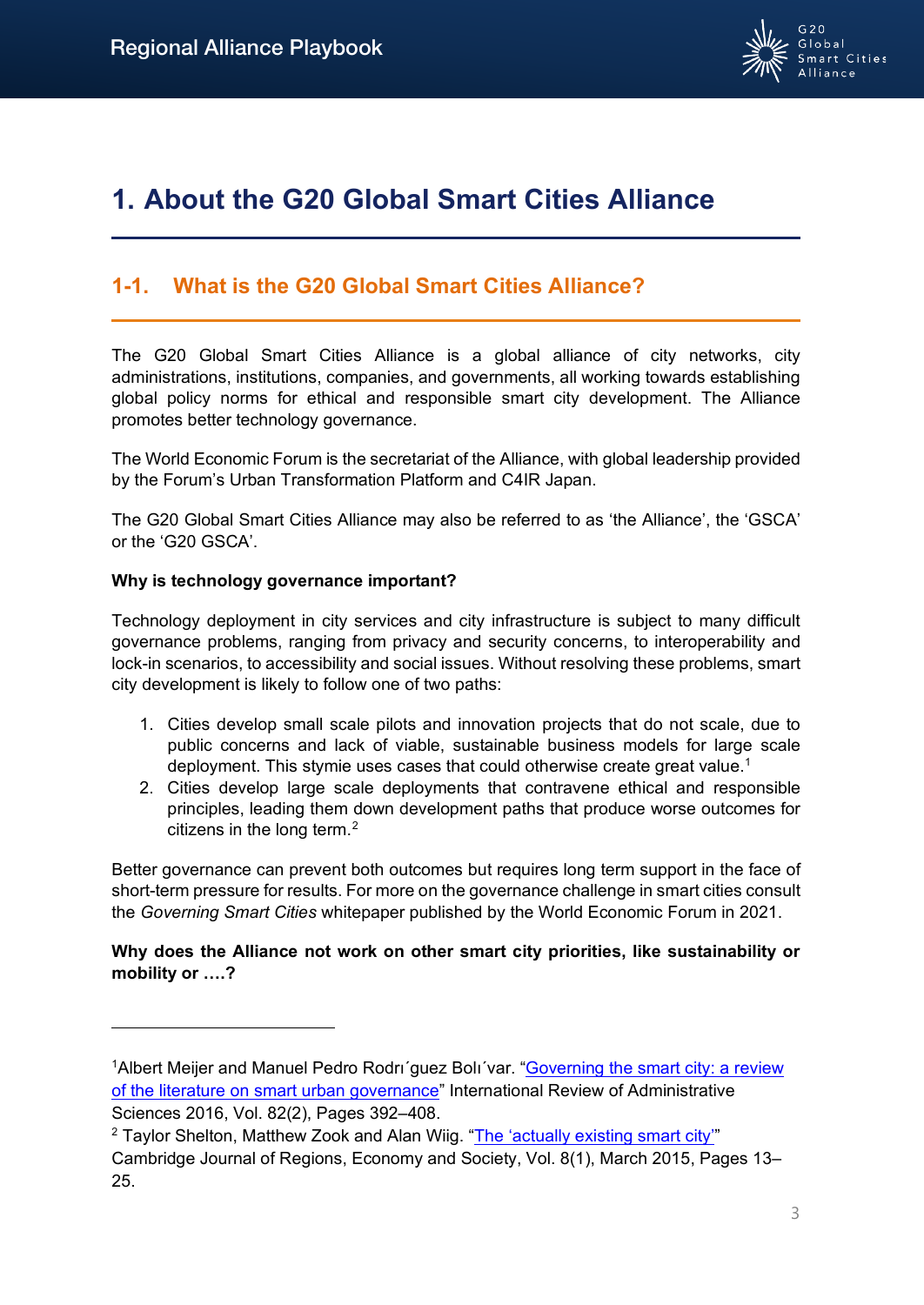

The Alliance may work on different priorities, but the common thread that all networks and initiatives maintain is improvement in technology governance. For example, a network may undertake AI pilot projects for mobility. While doing so, it should look for opportunities to generate resources and improve outcomes in technology governance, such as key elements of the 'Request for Proposal' documentation.

There are several reasons for this underlying emphasis on technology governance:

- As explained above, technology governance is in many respects the key challenge facing the sector and its growth prospects.
- The G20 Global Smart Cities Alliance is one of many city and technology-related networks in operation. The Alliance is unique in its focus on technology governance among these networks. This allows us to form partnerships with these networks without fear of competition, and it justifies the existence of our networks in a very crowded domain.
- Most smart city priorities, as they are typically defined (either as outcomes, e.g. health, environment, inclusion, or systems, e.g. AI, data systems, EV infrastructure), are addressed by smart city projects and vendors already. Stakeholder incentives already align on this in the short term, as cities looks for eyecatching announcements and vendors look for demonstration opportunities. However, this is not the case in the long term, which is why governance is crucial.

# <span id="page-3-0"></span>**1-2. Main Activities of the G20 Global Smart Cities Alliance**

- I. The Secretariat recruits and validates experts (the 'Working Group') who can advise on technology policies and their implementation.
- II. Working Group task forces develop Model Policies as part of the 'Policy Roadmap', that show governments what good governance looks like.
- III. The Secretariat recruits cities to review the Policy Roadmap and undertake policy assessments to help them plan for policy implementation.
- IV. The Secretariat coordinate policy knowledge sharing workshops and discussions across regions.
- V. Cities undertake policy assessments which provide global policy benchmarks, to be made available via a digital hub.

# <span id="page-3-1"></span>**1-3. Global Organisation**

## **Global Secretariat**

Head – Jeff Merritt, with support from Yoshitaka Yamamuro Lead – Rushi Rama, with support from Yuta Hirayama

## **Regional Secretariat – Japan**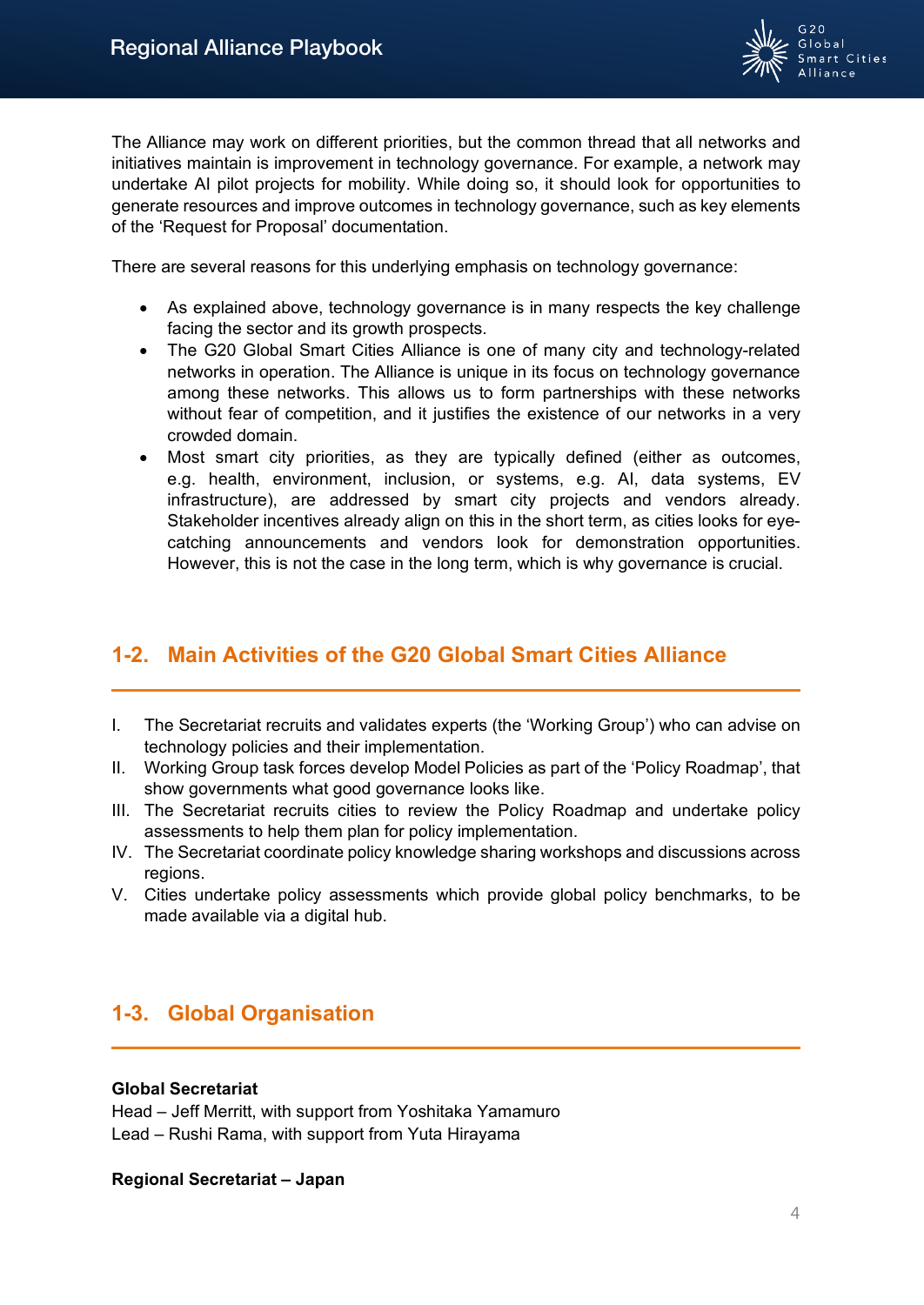

Lead – Yuta Hirayama

**Regional Secretariat – India** Lead – Shefali Rai

**Regional Secretariat – Latin America** Lead – Paola Herrera

# **1-4. The Policy Roadmap**

The Alliance is building a Policy Roadmap, comprised of 'Model Policies', which each represent a practical, established policy norm for how a city should establish a process required to achieve at least one of 5 underlying principles:

- 1. Privacy and transparency
- 2. Interoperability and openness
- 3. Operational and financial sustainability
- 4. Security and resilience
- 5. Equity, inclusivity, and social impact

All smart cities need to maintain these principles in order to be successful, ethical and responsible, regardless of their strategic objectives.

Model Policies are developed by a Working Group task force, but their development can be spearheaded by a Regional Alliance, provided that:

- The task force which develops it has sufficient geographical representation
- The proposed policy is approved by the Global Secretariat
- The proposed policy is based on a proven, well-established model with at least one verifiable real-world reference
- The proposed policy is consistent with the rest of the Policy Roadmap

For more detail on how to develop a Model Policy, consult the Global Secretariat Lead.

# **1-5. What is a Regional Alliance?**

A Regional Alliance is a regional network which acts as an extension of the Global Alliance. It will typically comprise 2 core members of staff and a regional community of experts and city officials. It may have a Forum office or Affiliate Centre.

A Regional Alliance serves multiple purposes: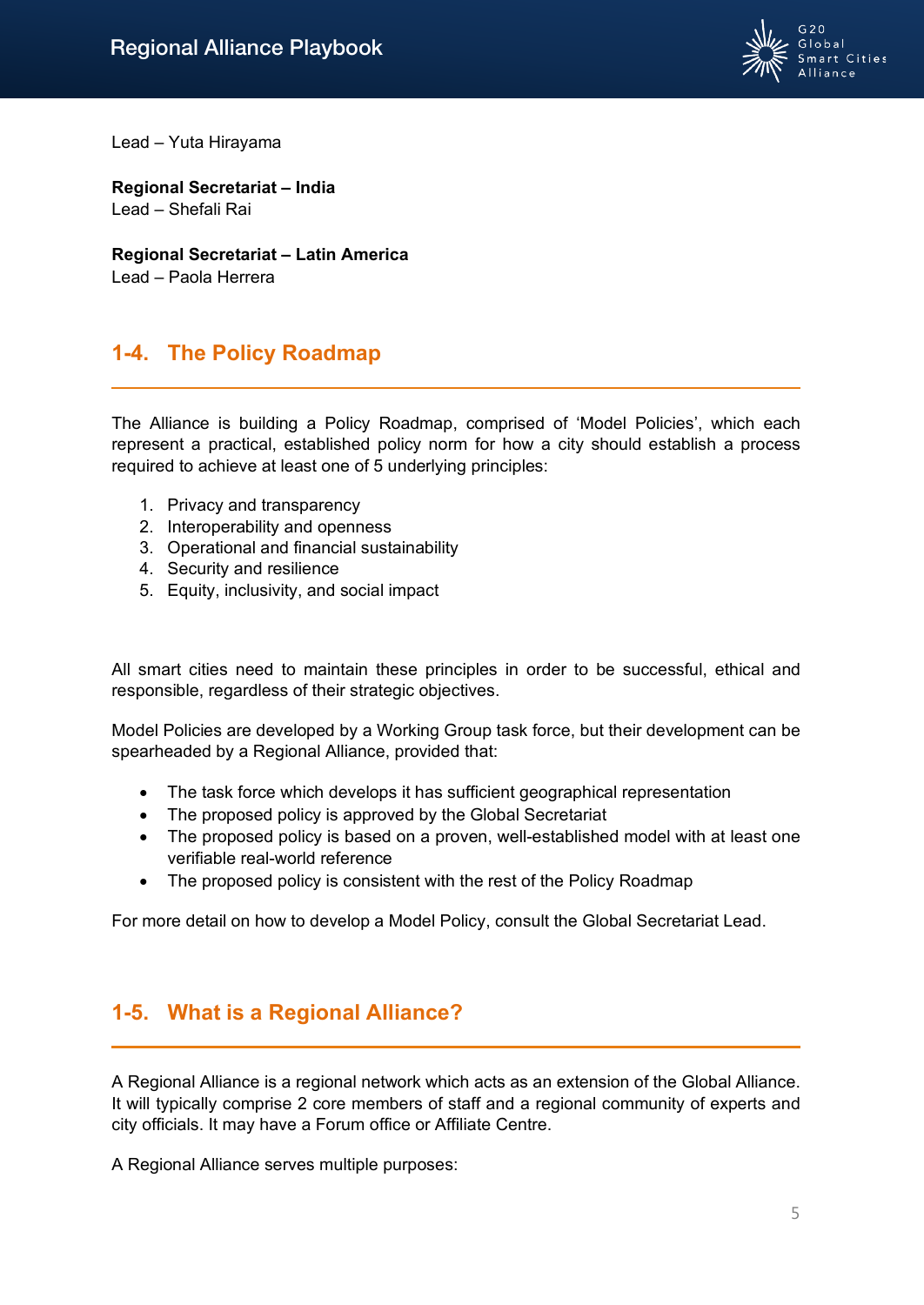

- a) Provide deeper support for implementation of the Policy Roadmap.
- b) Provide more extensive outreach and coordination of cities and experts in the region, particularly for communities with language barriers.
- c) Explore adaptation of the Policy Roadmap to particular regional or national contexts.
- d) Provide space for activities which reflect regional or national priorities but not global priorities (e.g. where there is demand for a specific policy).

## **Example: Japan City Community activities**

- I. Forge a regional community within Japan to accelerate smart city movements together, such as to collaborate to solve Japan specific challenges.
- II. Align and negotiate with the central government, such as to create standards for smart city initiatives.
- III. Host educational sessions/ events with help of city officials, experts, etc., such as the Global Technology Governance Summit side event
- IV. Support Pioneer Cities' governments in implementation/ research, such as benchmarking for Model Policies.

## **What geography?**

This playbook applies both to networks that span across countries (regional network) and networks that are confined to just one country (national network). Typically, the G20 Global Smart Cities Alliance will only invest in building a national network if there is sufficient demand (i.e. large number of cities) and there is a local office to support this.

For the remainder of this document, 'regional' will be used to refer to both national networks and networks spanning multiple countries.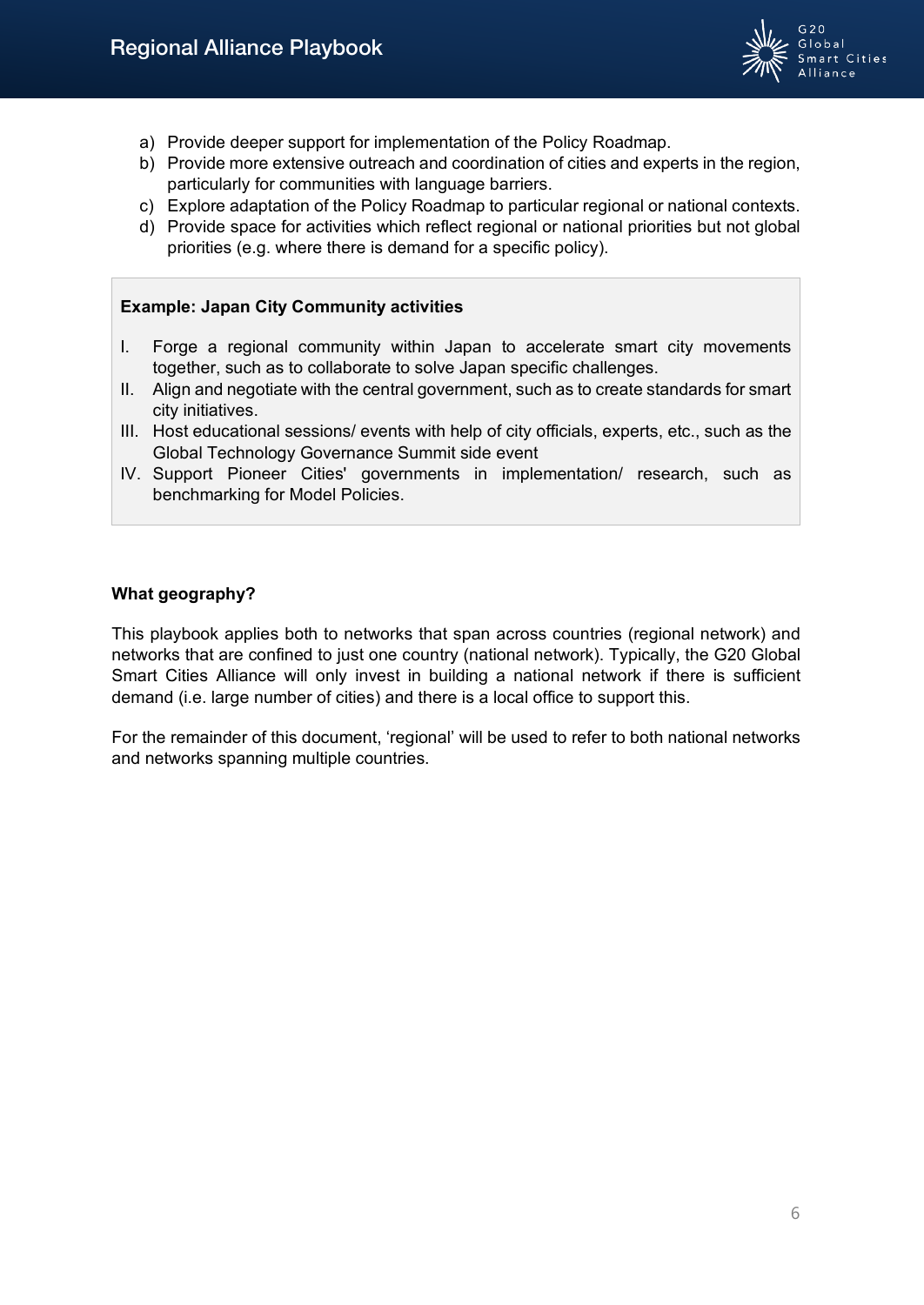

# <span id="page-6-0"></span>**2. Key Steps for Establishing a Regional Alliance**



# <span id="page-6-1"></span>**2-1. Preparation**

# **Promote GSCA to cities and relevant smart city policy experts**

## **Step 1. Understand your region**'**s context, priorities and key stakeholders** Understand the common issues and challenges related to smart city and tailor the value proposition of the Regional Alliance. Benefits can be mapped against key stakeholders in the region.

# **Step 2. Prioritise activities and policy work**  Plan main activities and policies to focus on based on the priority issues of interested cities as well as key stakeholders for the Regional Alliance.

# **Step 3. Identify target cities, experts and senior sponsors**

List target cities and experts based on a landscape review of the region and initial communications with relevant parties. Cities and experts can be selected based on selection criteria tailored for the region.

*Note: Target expert list must be vetted by a Forum staff member for potential Partnership considerations.*

In some regions, senior sponsorship will help to improve outreach. In these cases, a senior advisory board can be formulated, comprised of senior leaders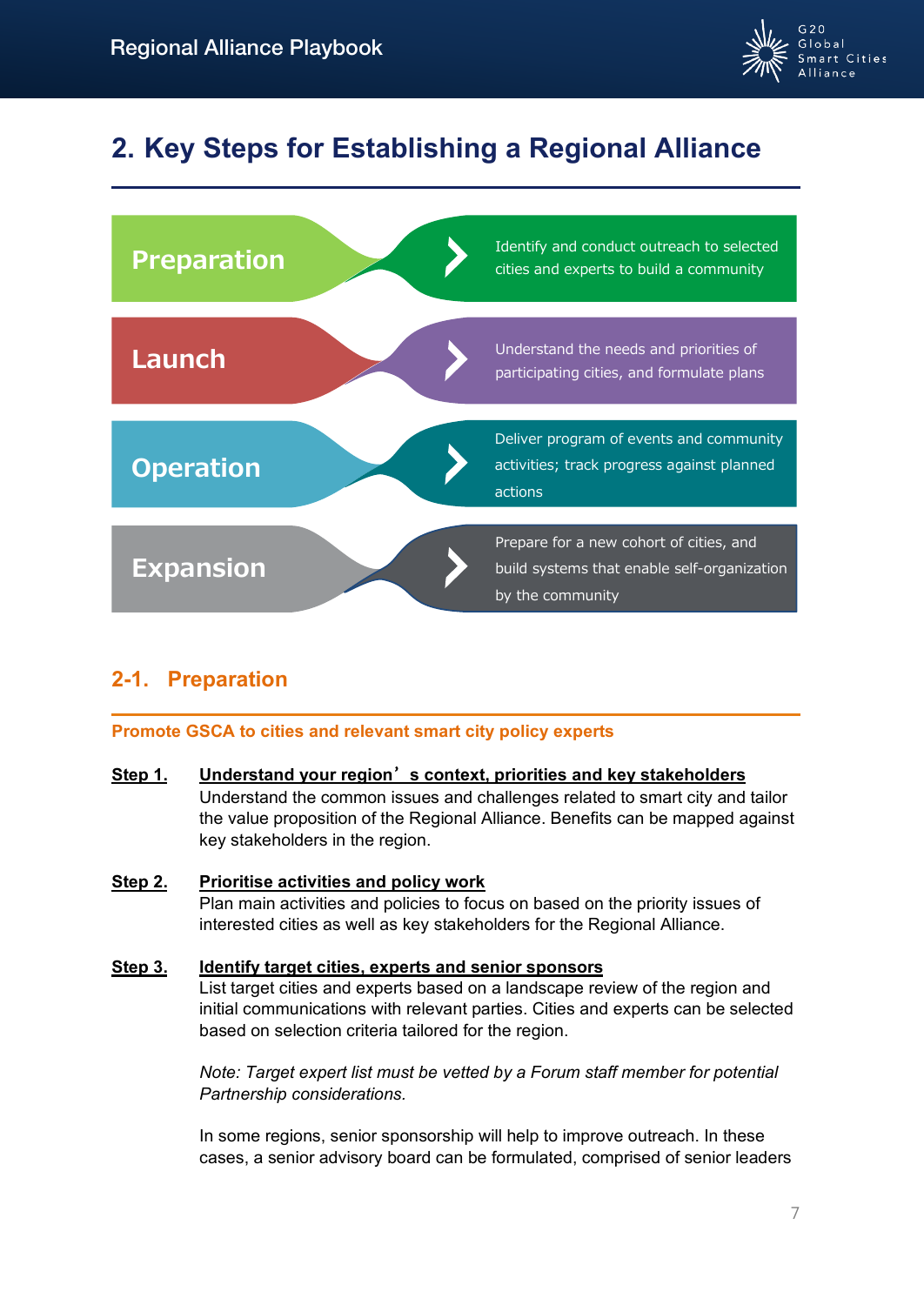

from a mixture of Forum Partners, government officials and non-profit organisations. Candidates are selected based on their influence in the region.

*Note: As a general rule, members of a senior committee should be senior enough to be approved speakers at an official Forum summit.*

#### **Step 4. Create an outreach plan**

In some regions, approval from more senior officers or entities is required first (e.g. central government). In most regions, existing city networks are already in operation and should be approached to form partnerships for joint outreach.

This process requires explanatory material that describes the benefits for participants.

*Note: Primary Engagement Officers at the Forum must be consulted before new experts or senior central government officials are approached.*

### **Step 5. Approach target members**

Pitch candidate members and assess their intention to participate in the Regional Alliance. Experts must agree to abide by terms of community membership set out by the project.

Participation of cities can be formalised through a formal invitation letter or a Letter of Intent issued by C4IR of the Forum.

*Note: It is critical that this process is 2-way assessment: the GSCA will note engage with city officers or experts who do not meet minimum requirements.*

# <span id="page-7-0"></span>**2-2. Launch**

#### **Identify priority issues; Launch community activities**

#### **Step 1. Create community member list**

List main participants, including operational contacts, working level officers in smart city initiatives.

**Step 2. Optional: Get more detailed understanding of city and expert participants** Conduct questionnaires and interviews with city officials to identify city needs and the role of Regional Alliance. This data will be used to refine activity plans.

*Note: This process may create burden for cities and is therefore optional.*

- **Step 3. Formulate detailed Regional Alliance activity plans** List activities, set overall roles, responsibilities, schedule and outputs.
- **Step 4. Plan and deliver launch meeting**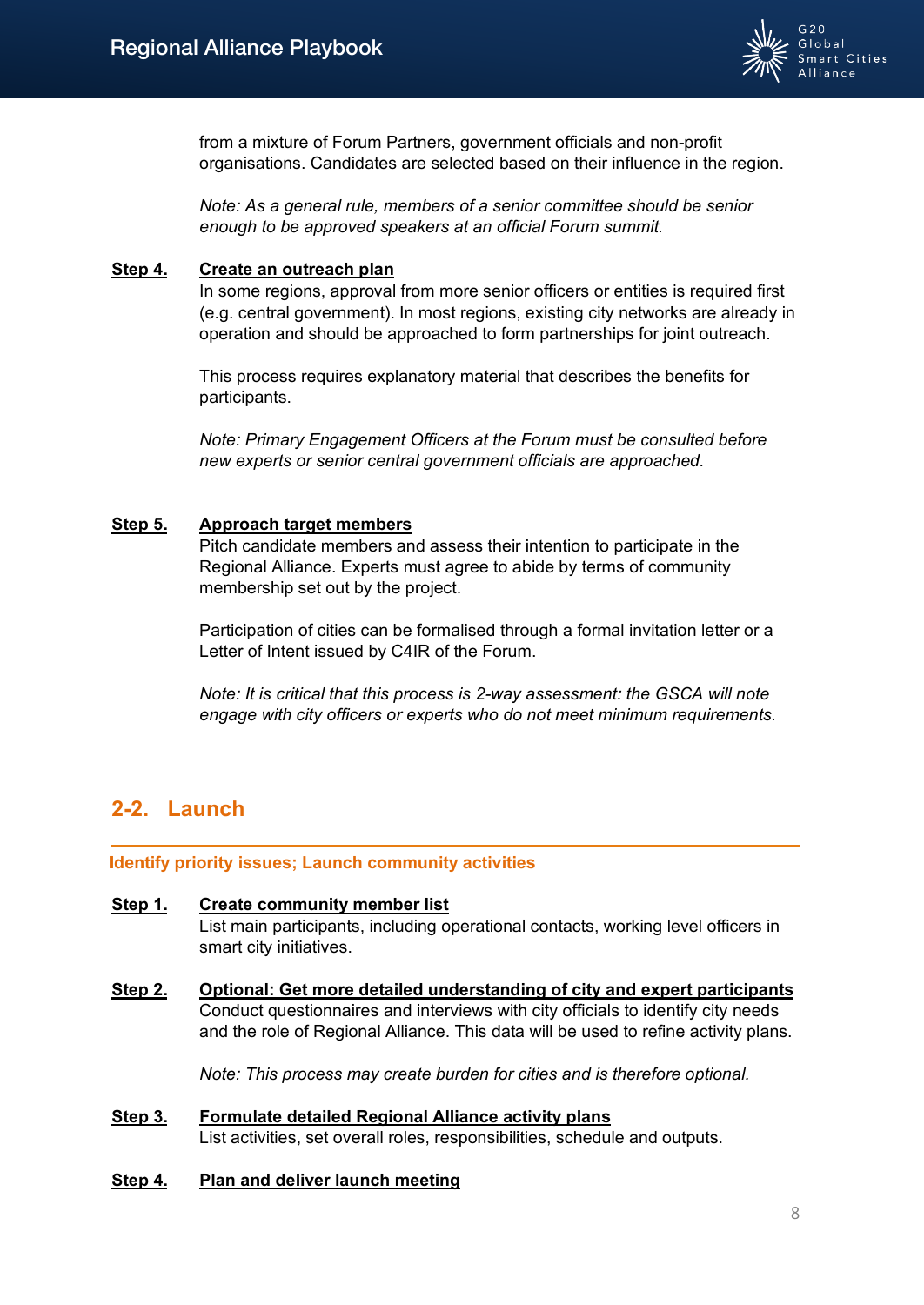

Host the first community meeting. The first meeting can be timed to coincide with a significant event, such as a regional conference or a Forum event. The agenda must include introductions from participants, and an overview of programme plans.

# <span id="page-8-0"></span>**2-3. Operation**

### **Regular events and activities.**

Below is the minimum list of activities for a Regional Alliance.

### **I. Regular Meeting**

Regular meetings should be conducted at least quarterly to provide an opportunity for cities and experts to share challenges and to exchange ideas. The agenda should be set based on participant priorities and the G20 Global Smart Cities Alliance global agenda.

### **II. Policy Assessment**

Conducted with all member cities once a year to track governance status and create policy benchmarks for the region. This assessment will be conducted via the Urban Transformation Hub Digital Assessment Tool, due to be launched in November 2022.

### **III. Model Policy Implementation Support**

Conducted regularly based on cities' needs. Arrange activities for experts to give cities help for practical implementation of the model policy, through one-on-one sessions and workshops. Experts may be organised into working groups or communities focussed on specific policies or issues. Track progress of individual cities on their policy implementation.

## **IV. Event**

At least one annual event to promote the activities of your regional alliance as well as to recruit new cities and experts. Timed with major regional conferences or a Forum event.

#### **V. Dialogue with Cities**

Communicate with each city once a month to discuss needs for GSCA's activities and the challenges the cities are facing.

#### **VI. Public awareness**

Publicise impact and activities through the GSCA website and media channels.

# <span id="page-8-1"></span>**2-4. Expansion**

**The Regional Alliance establishes a stronger digital presence and empowers qualifying members to take the initiative in managing selected aspects of the network.**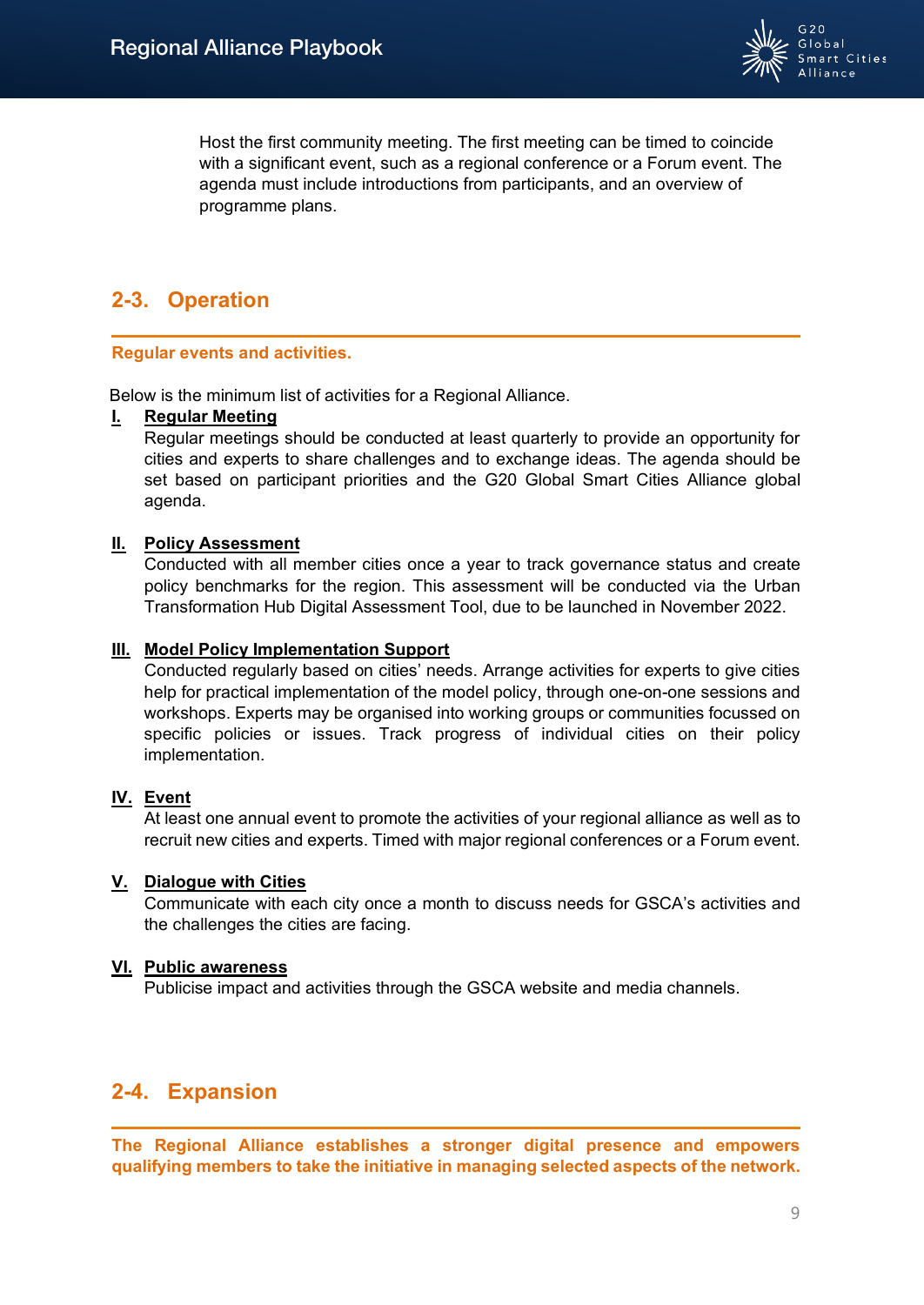

## **Step 1. Evaluate the performance of the Regional Alliance and the case for expansion**

Document the impact of activities, feedback from members and opportunities for improvement. Gather feedback from non-members on emerging issues and priorities.

## **Step 2. Formulate a plan for continuation and expansion**

Formulate the objectives and contents of activities for the expansion based on issues and priorities of participating and non-participating members. Create a short list of target cities based on selection criteria aligned with new activity focus areas. Examine detailed activities and develop a format and schedule for the activities.

### **Step 3. Approach new potential members**

Initiate communication with target cities and determine candidate cities. Use documented impact and success stories. Invite potential members to existing activities.

*Note: As before, Primary Engagement Officers must be consulted before private sector experts or national governments are approached.*

## **Step 4. Delegate discrete work modules to high performing members**

Approach high-performing community members to delegate management of well-defined activities, e.g. management of a specific working group or regular meeting series. Any such role needs to be defined in writing and tracked through regular update meetings.

## **Step 5. Identify experts and resources for Urban Transformation Hub** Create a list of experts, organizations and resources that could be featured in the Urban Transformation Hub to help city officers. Work with the Urban Transformation Hub team to integrate this data into our website.

**Step 6. Create knowledge capture mechanism for Urban Transformation Hub** Collect information on smart city initiatives in each participating city and work with Urban Transformation Hub team to integrate case studies into the Hub. Resources should be developed based on prioritised topic areas.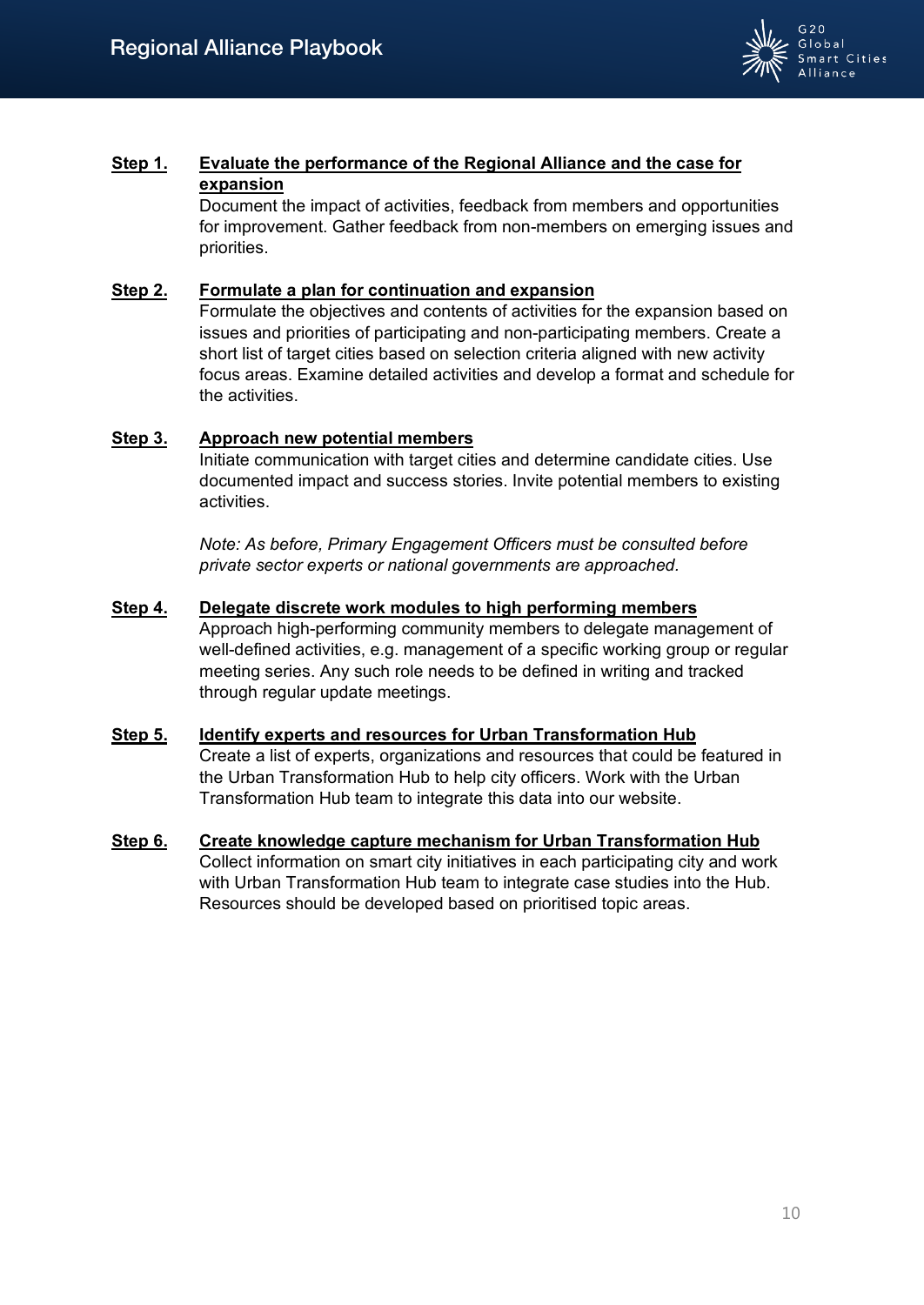

# <span id="page-10-0"></span>**3. Communication Standards**

# **3-1. Branding**

The World Economic Forum maintains strict policy on the use of its logo. Any use of the Forum logo must comply with this policy and can be checked with the Forum media team. See the link below.

[https://welink-](https://welink--simpplr.visualforce.com/apex/simpplr__FileDetail?fileId=0693X00000DrGQ1QAN) simpplr.visualforce.com/apex/simpplr\_FileDetail?fileId=0693X00000DrGQ1QAN

# **3-2. Accessibility**

In keeping with the Alliance promotion of inclusivity, all communications should endeavour to meet basic accessibility requirements. Specifically, all use of text should be clear and easy to read with good colour contrast. For example, use of text overlays on images should be done cautiously as this text can be difficult to read.

Furthermore, where possible any videos should include captioning.

# **3-3. Video interviews**

- The Forum must have editorial control. Speakers can retain the right to refuse permission for sharing, but they cannot say what bits we include / exclude. Of course, we can take input, but we must be able to control the narrative and limit speaker time.
- All speakers must maintain some minimum quality standards:
	- $\circ$  Speak to the camera and not from a script. Eye contact is important. If a speaker insists on reading from a script, they should at least the script next to the camera (or use a teleprompter) so they are looking at the audience.
	- $\circ$  Good lighting in a professional setting with camera square on. Preferably no virtual background and uncluttered.
	- $\circ$  Both interviewee and interviewer should have cameras that are at least as good as a laptop camera and should shoot in landscape mode.
- Allocate time at the beginning of the interview to check audio and visual. Ask the speaker to adjust their position.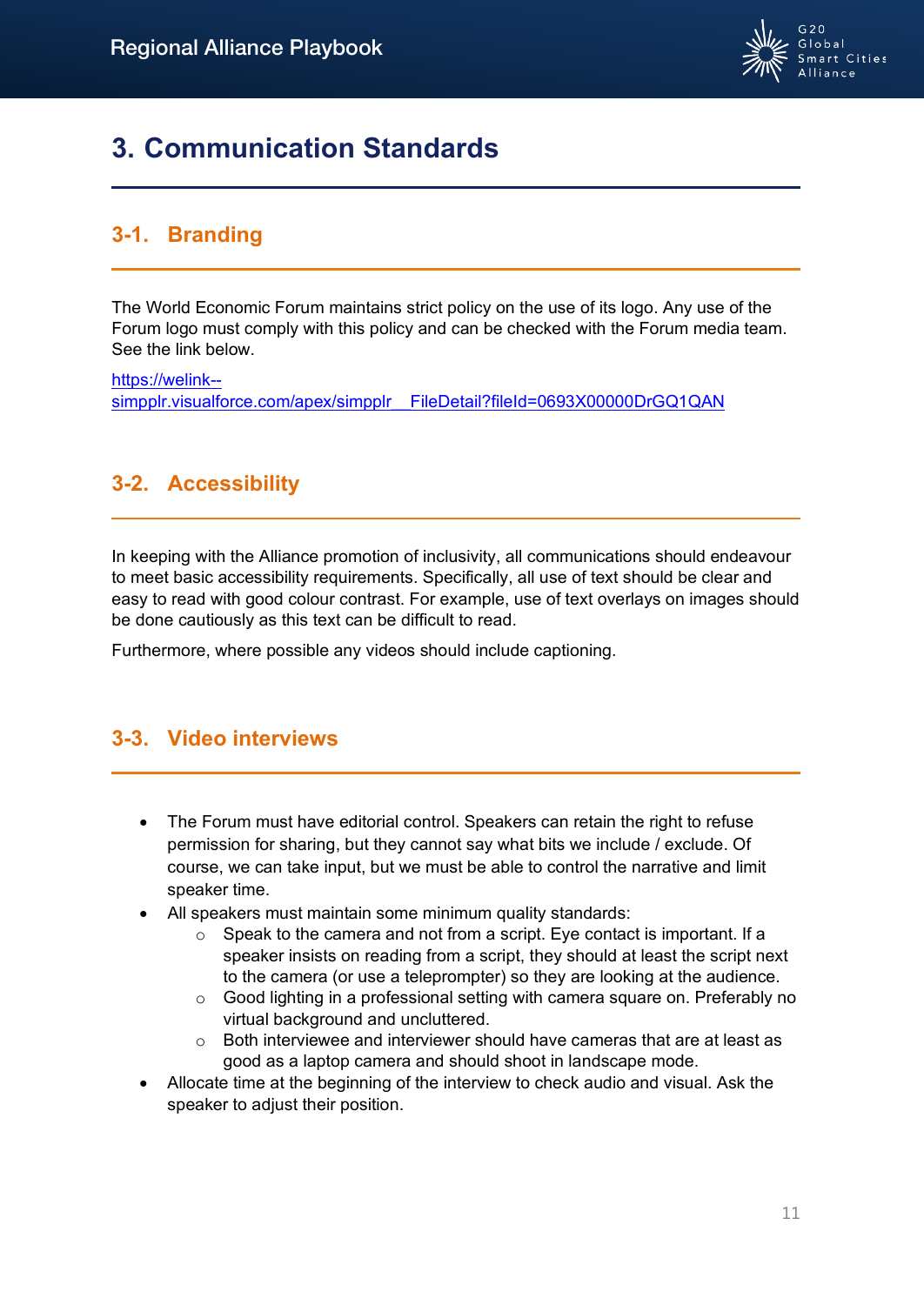

# **4. Community Management**

# **4-1. Cities and government**

# **Preparation Phase**

## **Identifying Cities**

 $\checkmark$  Make sure to include pioneer cities in the Regional Alliance if cities in your region or country are participating in the pioneer city program.

## **Communication with Cities**

 Make an appointment through the person in charge of smart city initiatives or project in cities such as government officials at manager level in smart city planning department. If you are not connected to the person in charge, find the department in charge of smart city initiatives and make an appointment directly through the department in charge.

## **Issuing Letter**

 $\checkmark$  Formal letter from C4IR to cities or experts can be in any language as long as it's issued by each C4IR.

*Note: Legal documents issued by the World Economic Forum must be approved be approved by the Global Secretariat in consultation with the legal team.*

# **Launch Phase**

## **Determining Regional Alliance Activities**

- $\checkmark$  Make sure to include model policy implementation support activity such as workshop.
- **Sending Letter**
	- Send an official invitation letter from C4IR centres to cities to confirm their official participation in the Regional Alliance.

# **Operation Phase**

- **Identifying Cities' Needs for Model Policy Implementation Support Activities**
	- Conduct survey or interview with cities to understand the needs for model policy implementation.

Survey can be conducted with any system as long as WEF and C4IR allows.

- **Material Development for Model Policy Implementation Support Activities**
	- Develop necessary materials for model policy implementation based on each region and country's context. Share materials with other C4IR centres through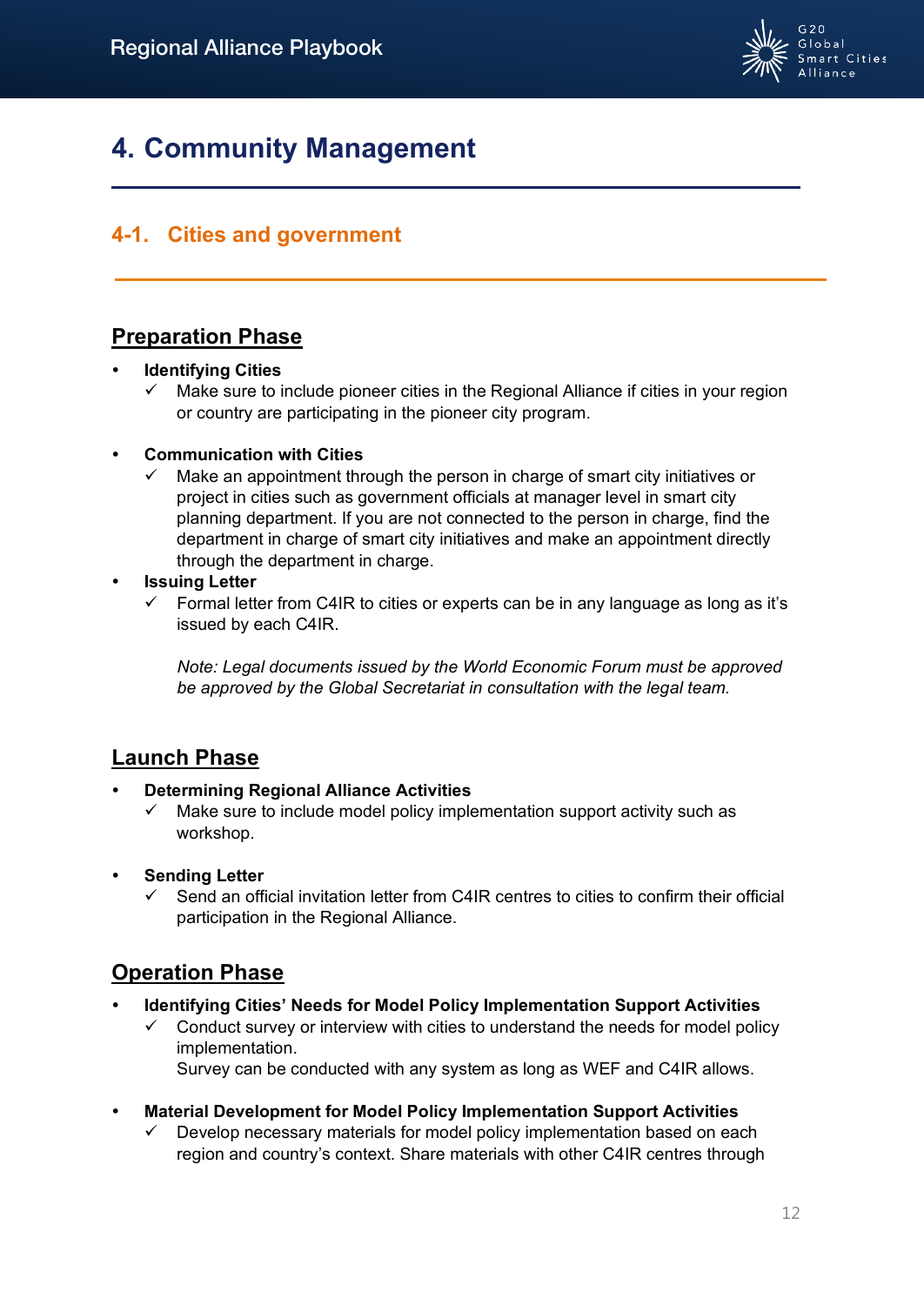

Box.

- **Conducting Model Policy Implementation Support Activities** Below is a list of activities that C4IR should **NOT** conduct. Make sure to check with WEF if cities request other activities which are not on the list below before making any decisions.
	- $\checkmark$  Policy Development for cities
	- $\checkmark$  Providing consulting services to cities with fees
	- $\checkmark$  Manage projects on behalf of cities or other stakeholders
- **Agenda Submission**
	- $\checkmark$  Submit agenda and speakers to the Forum when conducting events with cities.
- **Report Check**
	- $\checkmark$  Submit report on any activities conducted in the Regional Alliance and check with WEF before issuing any report.

# **Expansion Phase**

- **Update Playbook**
	- $\checkmark$  Update Playbook with new experiences and knowledge as the Regional Alliance expands.

Share Playbook with other C4IR centres through Box.

# <span id="page-12-0"></span>**4-2. Experts**

# **Preparation Phase**

Please refer "4-1.Community Management: Cities".

# **Launch Phase**

# **Identifying Experts**

 $\checkmark$  Experts can be from any organizations, but finding experts within partner organizations is the best option.

If you find an expert widely known and who has rich experiences and knowledge in specific field outside the partner organizations, always consult with your boss and team to clarify the possibility of participation.

- **Sending Letter**
	- $\checkmark$  Send an official invitation letter from C4IR centres to experts to confirm their official participation.
	- $\checkmark$  Make an agreement on terms of membership for joining the community. Refer to the terms of membership for experts below. [G20GSCA Working Group ToR v3.1 approved.docx | Powered by Box](https://weforum.ent.box.com/s/jsaugbif5fnztsosjkr5rnmjhkr8fed0)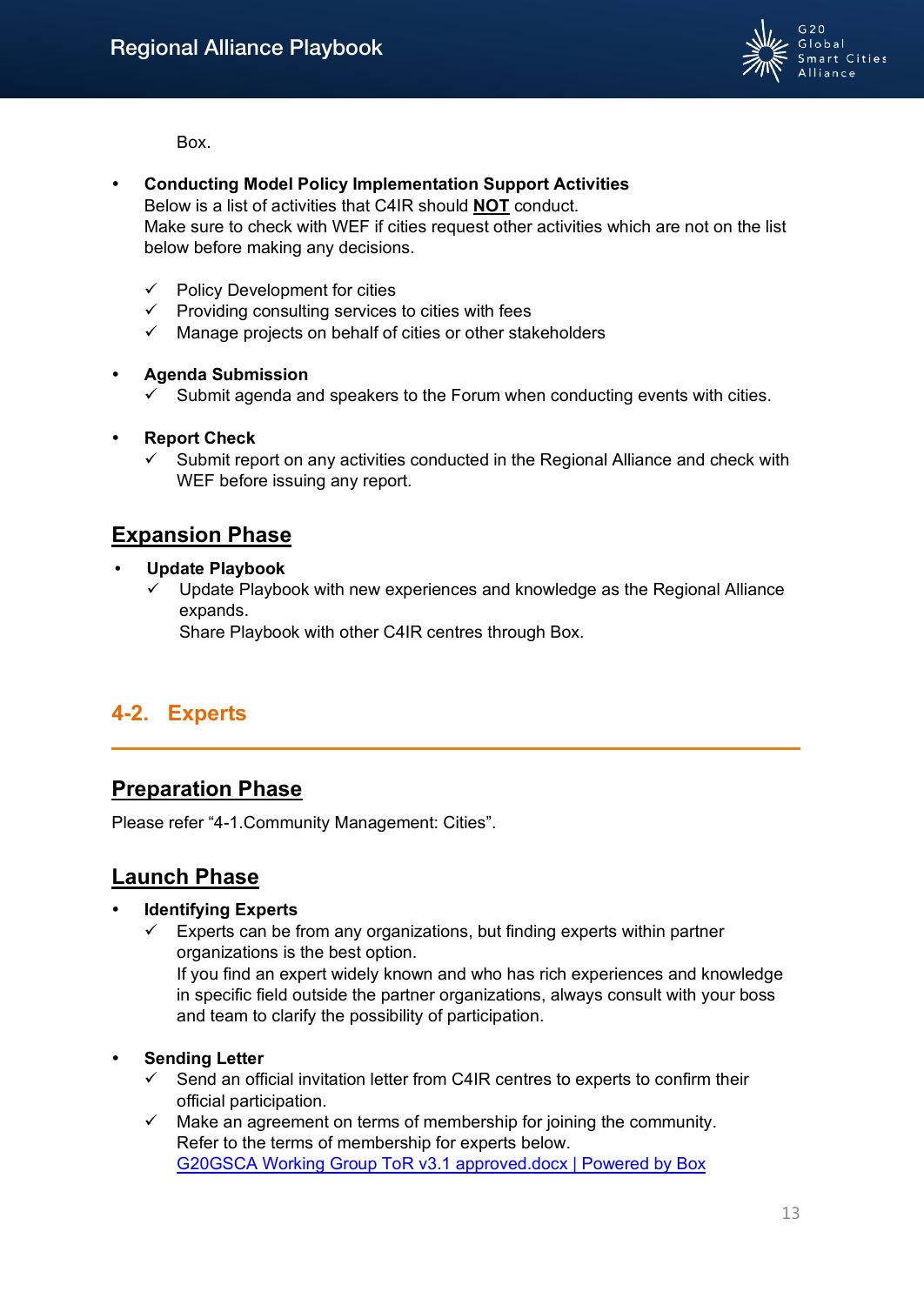

# **Operation Phase**

## **Material Development**

- $\checkmark$  Develop necessary materials for activities with experts based on each region and country's context.
- Share materials with other C4IR centres through Box.

# **Agenda Submission**

 $\checkmark$  Submit agenda and speakers to the Forum when conducting events with experts.

# **Report Check**

 $\checkmark$  Submit report on any activities conducted in the community and check with WEF before issuing any report.

# **Expansion Phase**

## **Update Playbook**

 $\checkmark$  Update Playbook with new experiences and knowledge as the Regional Alliance expands.

Share Playbook with other C4IR centres through Box.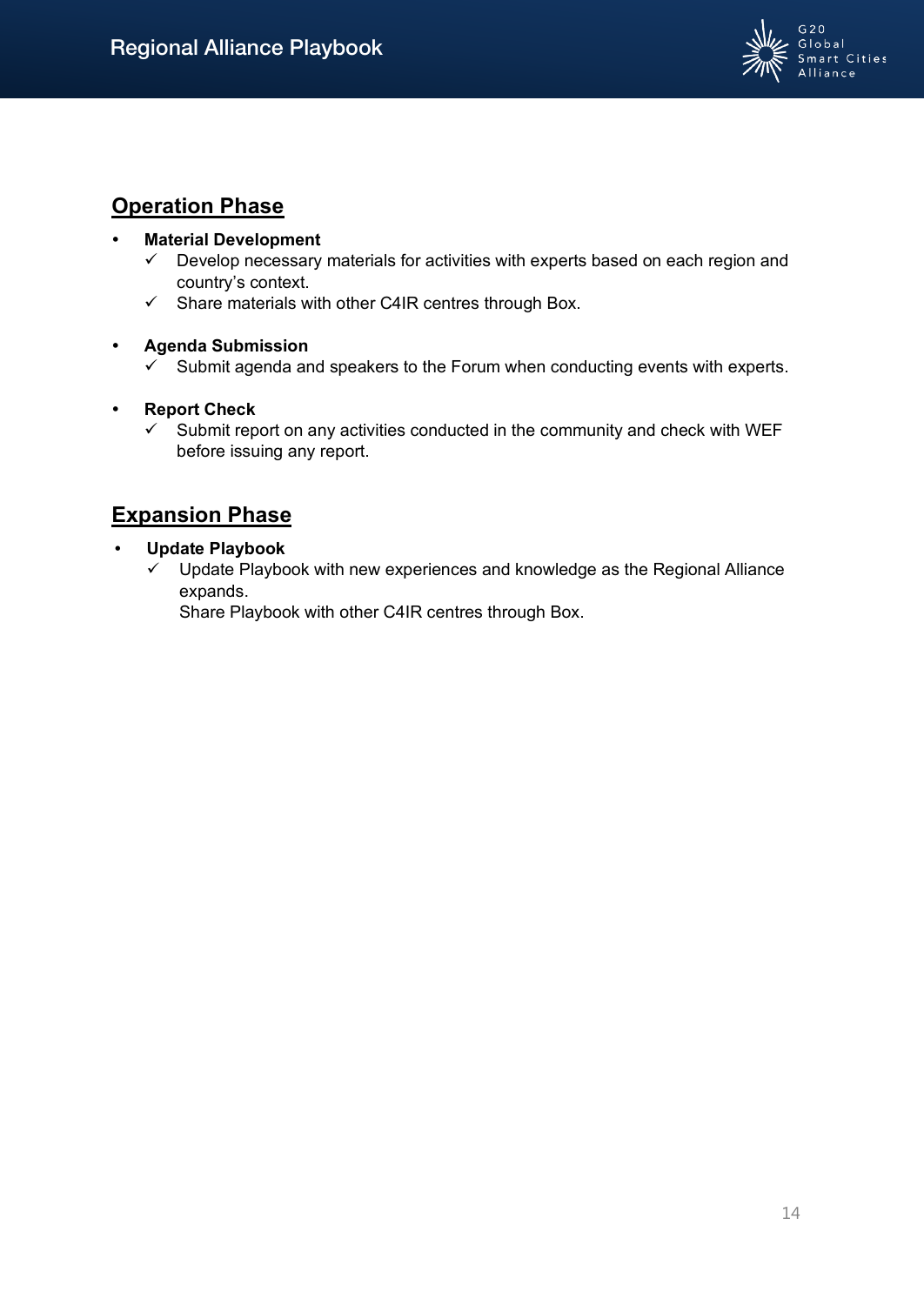

# <span id="page-14-0"></span>**Appendix I. Preparation Phase**

## **Definition of Success**

Cities and specialists of strong active interests in promoting smart city governance have endorsed the Regional Alliance, and there are a small number of cities (10 cities) that indicated their intention to participate.

# **Step 1. Understand your region's context, priorities and key stakeholders**

## **Task (1) Understand the common issues and challenges on smart city among cities.**

Understand the barriers that hinder the promotion of smart city in cities in each region and country through desktop research and interviews.

C4IR Japan conducted a brief interview with candidate cities for GSCA participation, and found that, due to the stove-piped structure of Japanese cities, the culture of the stove-piped organization often influences decision-making in cross-organizational initiatives such as smart cities, making it difficult to implement new initiatives.

C4IR Colombia conducted a desktop research on news mentioning that the cities are implementing smart city projects or had the smart city topics on their city strategy agendas.

## **Task (2) Organize the purpose and positioning of the Regional Alliance to improve technology governance in each city.**

Clarify the significance and purpose of the Regional Alliance and how it can be used to solve the issues and problems of each region and country by identifying the points of differentiation from existing communities and the added value of the Regional Alliance.

C4IR Japan, for example, brings together city officials who are central to the promotion of smart cities to share issues, exchange information, and discuss solutions. One of the reasons for this is that the stove-piped organization of Japanese cities often hinders the work of highly motivated staff (especially at the level of department managers and section chiefs who want to implement new initiatives across the board, and there are many staff and cities that face the same challenges.

# **Task (3) Articulate benefits for participating cities and key participants.**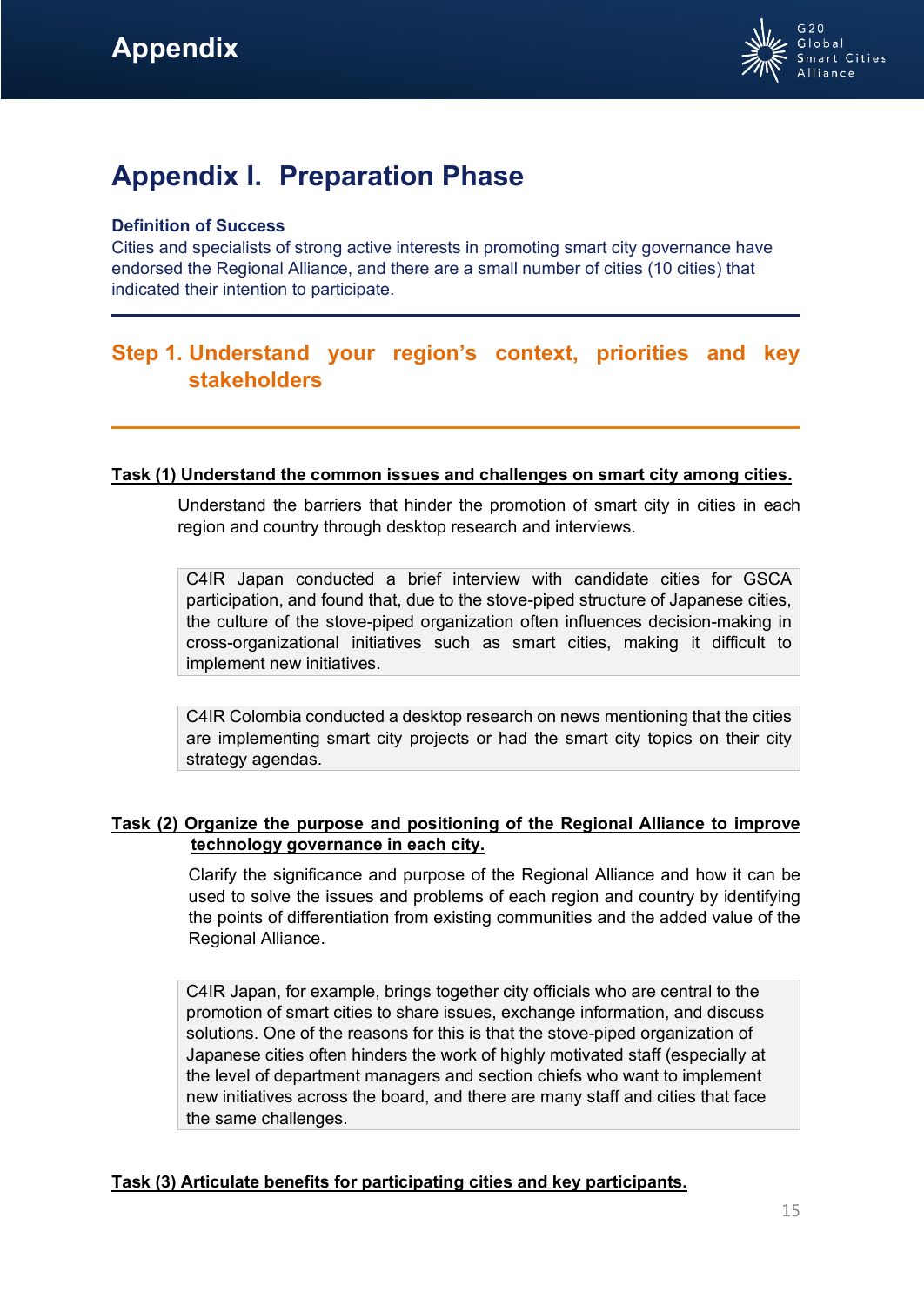

Clarify the benefits of participating in the Regional Alliance for each participating city and main participants.

In the case of Japan, city officials, who are the main participants in the community, can share best practices from other cities, share issues in each city, and discuss solutions with other cities, leading to concrete solutions for the issues they are facing. Participating cities can improve their PR and presence as smart city cities by participating in the global community of the GSCA.

In the case of Latin America, the cities can receive tailored insights, knowledge products, and policy tools developed by experts across the Centre's global network on a regular basis, including early access to protocols and policies designed and piloted across the network. Furthermore, the Alliance provides a platform for cities to collaborate with stakeholders including the Alliance and the Forum partner organisations.

# **Step 2. Prioritise activities and policy work**

### **Task (1) Plan Regional Alliance activity based on the issues and needs of cities**

Formulate the content and form of activities such as regular meetings and workshops among cities in line with the significance and purpose of the Regional Alliance.

C4IR Japan holds regular meetings and the Japan Summit to provide a forum for regular discussions with the aim of solving issues in each city through the sharing of issues and case studies related to smart cities among cities.

Other than regular meetings, C4IR Japan conducts following activities.

- $\checkmark$  Policy Assessment
- $\checkmark$  Model Policy Implementation Support
- $\checkmark$  Events
- $\checkmark$  City Dialogues

C4IR Colombia holds regular meetings where the cities can share experiences, best practices and success cases on smart city projects that is related to the policy implementation. Occasional advice from experts is given depending on the progress of the model policy implementation workplan shared by the cities.

Other than the regular meetings C4IR Colombia conducts a quarterly model policy workshops

## **Task (2) Identify key participants for the Regional Alliance.**

Based on the significance and objectives of the Regional Alliance in each region/country, identify which participants/targets should be involved in order to achieve those objectives.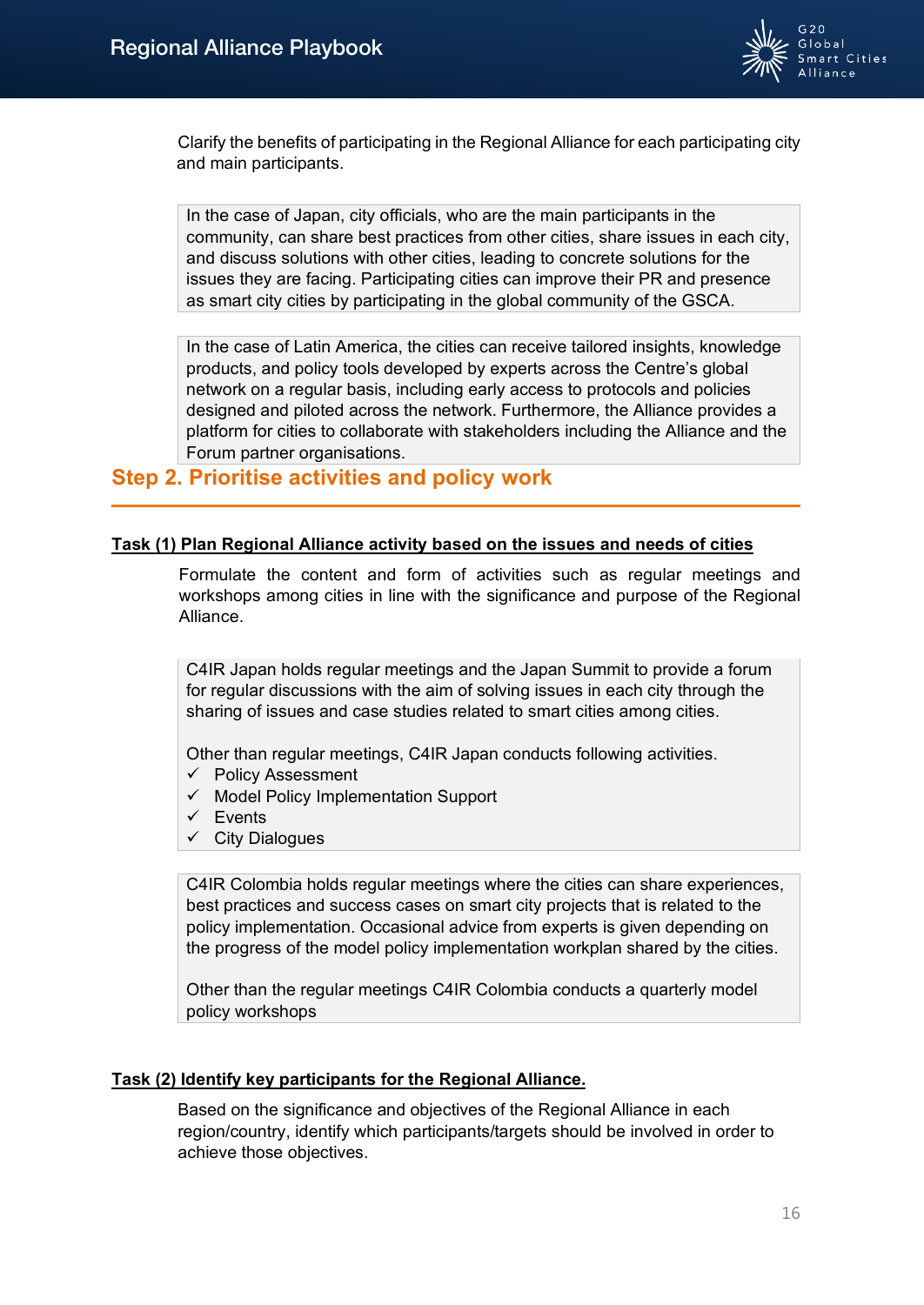

C4IR Japan has been implementing community formation at the level of department heads and section chiefs. The reason for this is that Japanese cities are stove-piped organizations, and this often prevents highly motivated department heads and section chiefs who want to implement new initiatives across the board from promoting their work.

C4IR Colombia has identified two types of participants: Cities and experts. Participation schemes were proposed for each type.

- $\checkmark$  Cities
	- I. Active cities Active cities take part in formulating workplans and implementing model policies
		- II. Observer Cities Observer cities are those still considering the possibility of model policy implementation while learning the other Alliance cities' smart city initiatives

## $\checkmark$  Experts

I. Individual experts

Individual experts take part by helping the Alliance conduct model policy workshops and providing occasional advice for the cities' model policy implementation workplans

II. Organizations

Organizations may also take part by providing their knowledge and expertise. However, due to the Forum's principles, the events conducted by the support of the organization must be open to the public (not limited to the Alliance cities as invitees), in order to avoid revenue seeking opportunities for those organizations targeting the Alliance cities

# **Step 3. Identify target cities and experts**

# **Task (1) Create a long list based on primary research.**

Compile a list of cities that are promoting smart cities, including cities that have been certified by the national government for smart city-related policies and cities that are participating in smart city projects.

In Japan, cities with a high level of recognition for their smart city initiatives were listed in order from top to bottom, and various factors were taken into consideration, such as the degree of implementation of the model policy, and existing relationships with C4IR Fellows and staff. C4IR Japan approached about 16 cities, and about 14 cities participated in the launch of GSCA Japan.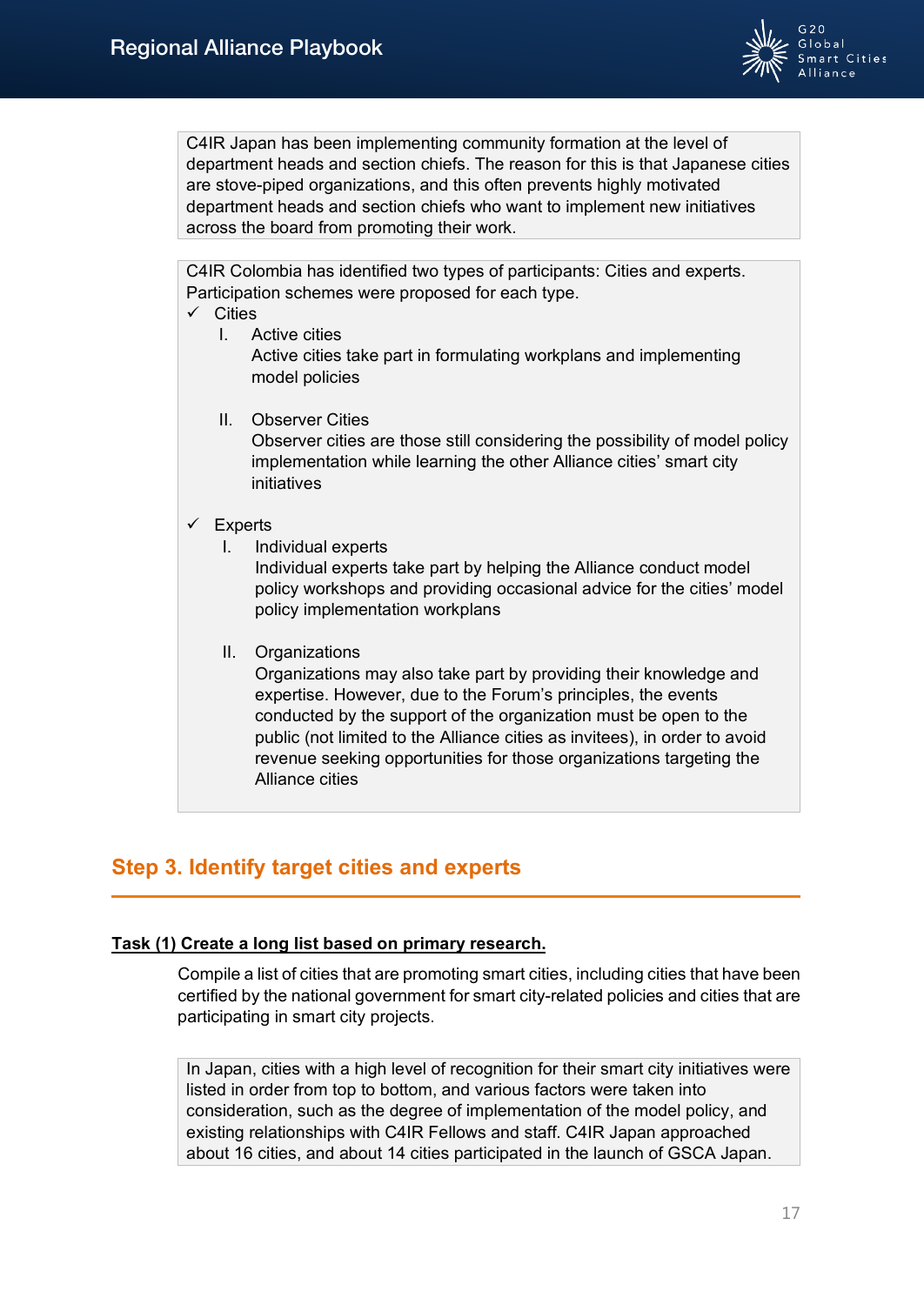

In Latin America, cities with a high level of recognition for their smart city initiatives were listed, prioritizing those cities actively implementing smart city projects or their city strategy agendas included reference to smart cities.

## **Task (2) Refine city selection criteria and create a city short list**

By extracting items common to cities that are likely to be willing to participate, selection criteria are identified.

Through tapping cities and interviewing Fellows, C4IR Japan identified the following three points that are common to cities that are likely to have a high level of participation, and set them as the selection axis

- $\checkmark$  Support from senior leadership Whether or not the chief executive has demonstrated a high level of commitment in promoting smart cities.
- $\checkmark$  Highly enthusiastic personnel

Staff at the level of department head or section chief who have decisionmaking authority in project promotion. Existence of staff with the ability to promote projects across the organization (e.g., direct relationship with the chief executive, etc.)

 $\checkmark$  Existence of projects (demonstration projects), etc. Existence of smart city-related projects that have established objectives and implementation plans and have achieved a certain level of success.

Narrow down the candidate cities based on the selection criteria and prioritize them in communication with cities.

It might be an option to differentiate high priority cities from cities still considering to participation by creating another tier of "observer cities" that are invited to a limited set of activities as observers.

## **Task (3) Identify key stakeholders in the promotion of the Regional Alliance**

Identify key stakeholders (government agencies and experts) other than cities participating in the Regional Alliance who will have a significant impact on the launch and promotion of the Regional Alliance and consider how each stakeholder can be involved in the Regional Alliance (sharing expertise at regular meetings, disseminating information externally, etc.).

Participation of smart city policy experts will help create a self-sustaining community and is critical to implementation support. Criteria for suitable experts may include:

- Experience working on policy and governance issues
- Motivated by the GSCA mission
- Good communicator, capable of full participation in workshops and discussions
- Specific knowledge in one of the policy topics covered by the Policy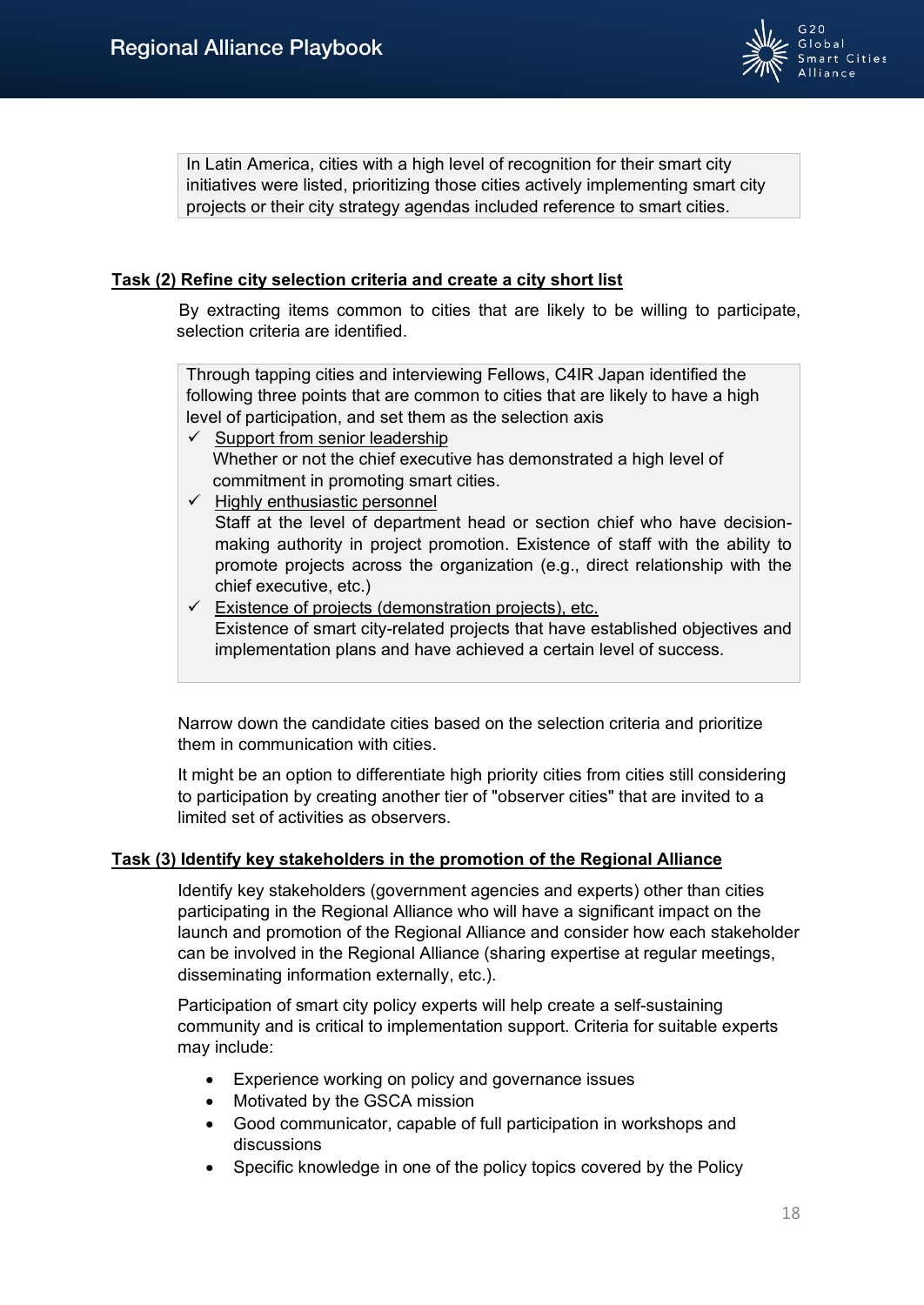

Roadmap

• No conflict with Forum Partnerships rules

*Note – any experts / stakeholders from a private sector organization must be approved by a Forum staff member to check against Forum Partnership rules.*

C4IR India followed the steps below when identifying and recruiting experts.

- $\checkmark$  Understand the industrial structure to identify which industry to focus Based on India's industrial structure, C4IR India focuses on infrastructure, telecommunication and system integrations
- $\checkmark$  Clarify relevant partner organization within WEF/C4IR's partner list It's best to find experts based on an already existing relationship such as a partner organization.
- $\checkmark$  Contact the partner organization If C4IR centre has a local relationship with the organization or the expert, it's better to approach the organization through that relationship. If there is no none, contact the partner organization directly.
- $\checkmark$  Identify expert within the partner organization If you have a particular expert you would like to ask, contact the person. If there is no particular expert, ask the partner organization to introduce the relevant expert within the organization.
- $\checkmark$  Explain about the alliance and negotiate Set up a meeting or a call to explain about the benefits of joining the alliance and its activities. If the purpose of alliance matches with the purpose of the organization, there should not be much negotiation.

## **Task (3) Optional - Identify senior sponsors that can form a Senior Advisory Board**

Support from senior sponsors may help with outreach to cities and stakeholders. While no existing Regional Alliance has established a Senior Advisory Board, this structure is regarded as a theoretical ideal. Criteria for Senior Advisors may include:

- Viable speaker at Forum events
- High influence in the region
- Low stakeholder management burden
- Gender diversity

# **Step 4. Create an outreach plan**

#### **Task (1) List potential partner networks**

Identify institutional partners and city networks that can be enlisted to help outreach. This can include global institutional partners with a strong regional presence.

#### **Task (2) List potential engagement channels against target lists.**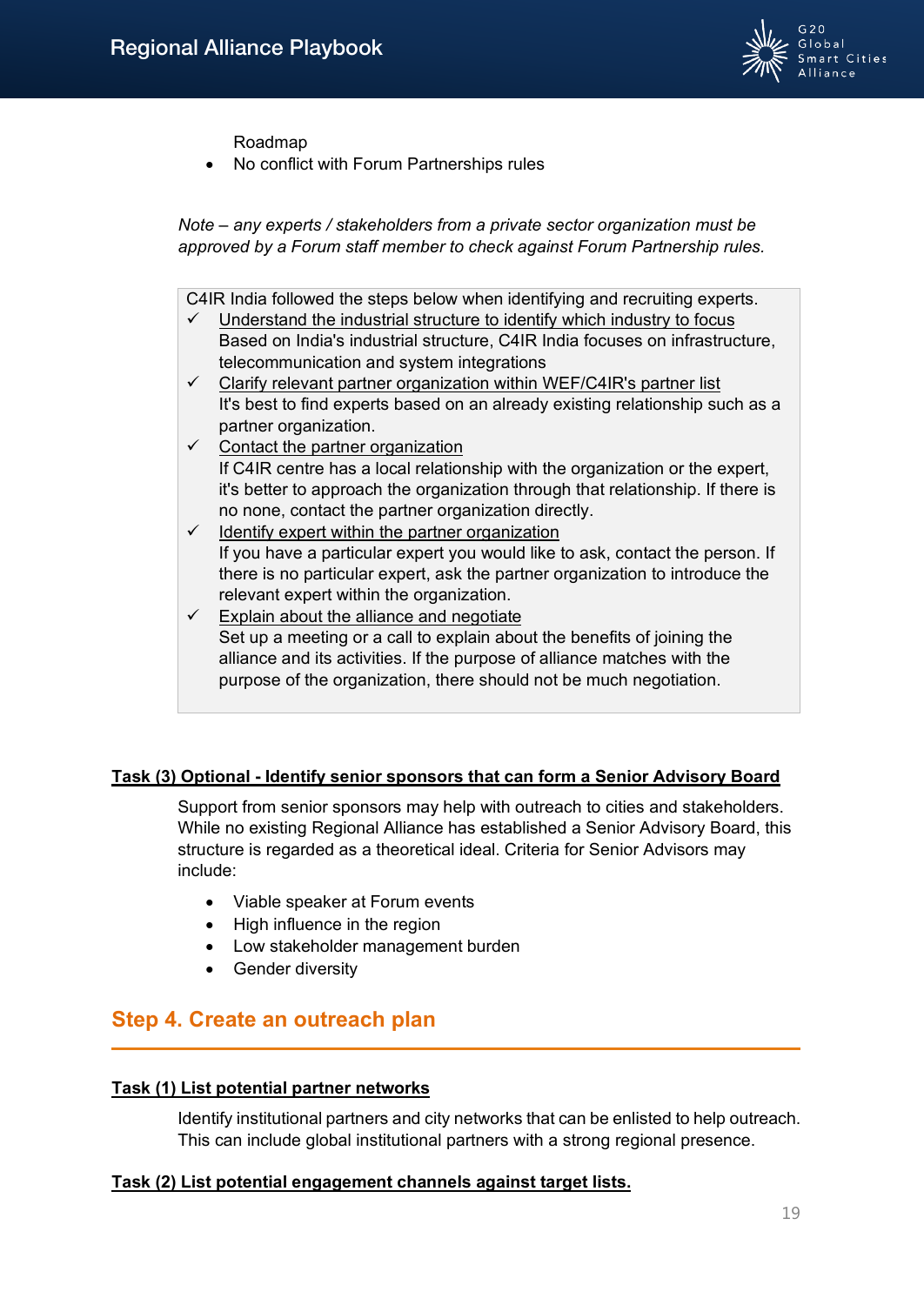

For all target cities and stakeholders, identify an appropriate engagement / communication channel.

Communication channels for stakeholders from Forum Partners and national governments should be checked with a Forum staff member and/or the Forum Primary Engagement Manager for the Partner. The Primary Engagement Manager may in turn provide a suitable communication channel for the Partner.

## **Task (3) Preparation of explanatory materials for the Regional Alliance.**

Prepare explanatory materials on the benefits of participating in the Regional Alliance and other assets of the Forum that may be of interest to cities for communication with key persons such as departments, individuals, and city officials in charge of smart cities in each city.

It should follow a single document for consistency which may be expanded for different stakeholders and cities as required.

C4IR Japan has prepared materials on the following topics.

- $\checkmark$  World Economic Forum Centre for the Fourth Industrial Revolution (C4IR) **Overview**
- $\checkmark$  Outline of the GSCA
- $\checkmark$  Main activities of the GSCA Japan
- $\checkmark$  Participation in the GSCA
- $\checkmark$  Outline of the Model Policy (for reference)

In addition to outlining objectives and initiatives, C4IR India has also added an introduction to assets in the field of AI, which is of great interest to cities.

C4IR Colombia also outlines the benefits of joining the Alliance including the sharing of tailored insights, knowledge products, and policy tools developed by experts across the Centre's global network on a regular basis

# **Step 5. Approach target members**

#### **Task (1) Commencement of full-scale communication with target cities.**

Make formal appointments with key persons in charge of smart cities in each city, such as departments, individuals, and city leaders, to explain about the invitation to join the Regional Alliance and to understand the current status of smart city-related initiatives.

C4IR Japan makes appointments with the key people and departments identified in the initial communication during the preparation phase to understand the status of smart city promotion and issues, explain the benefits of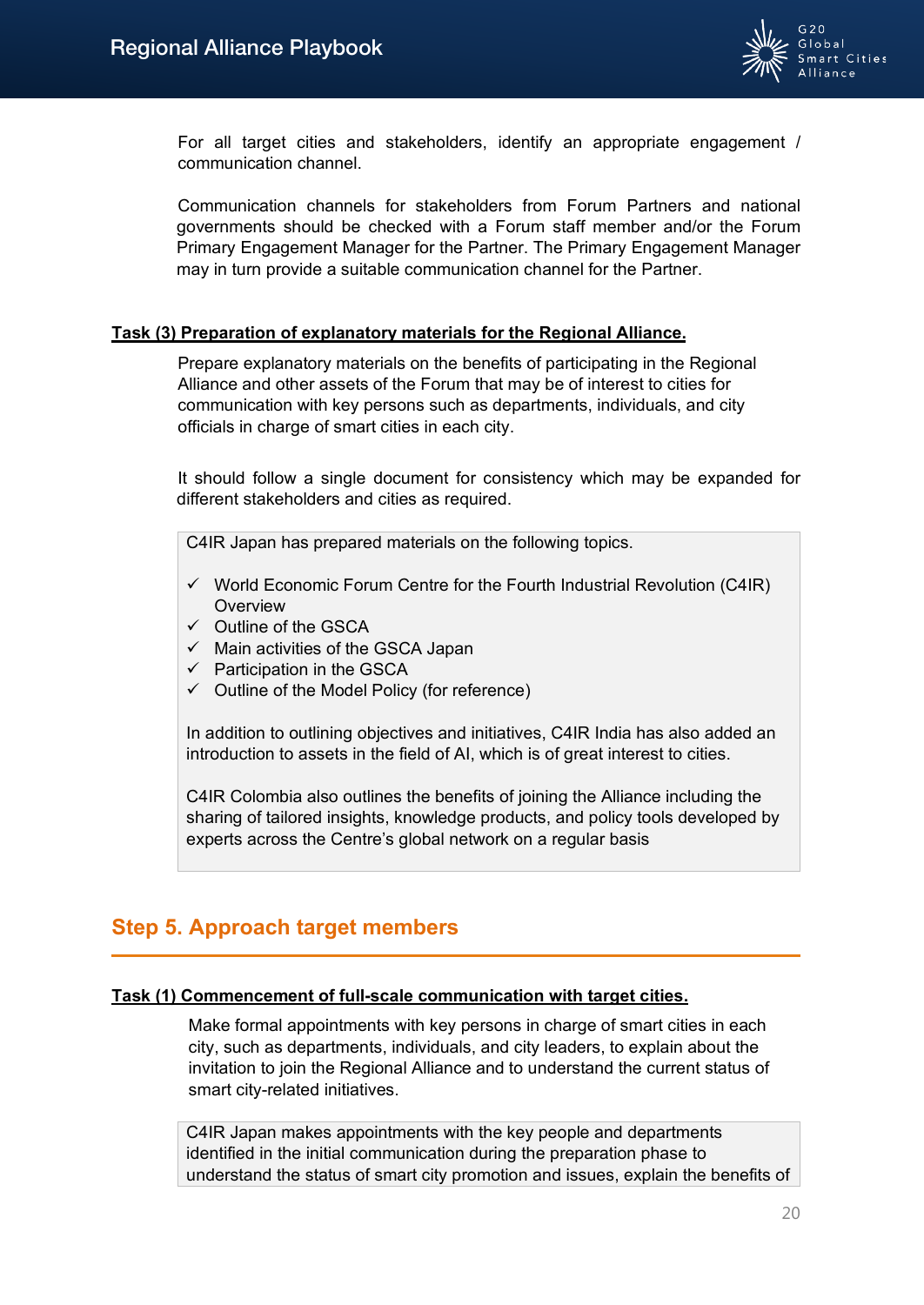

participating in the GSCA, and confirm their intention to participate. During the exchange of opinions, the significance of introducing the tools that the Forum has prepared so far, such as the Five Smart City Principles and Policy Roadmap, is also explained.

For Maebashi City, the C4IR Japan Fellow first contacted the mayor directly, and then connected with the manager level officer of the department in charge of smart city. After being connected with the manager level officer, C4IR Japan Fellow had an opportunity to explain about GSCA Japan to the manager level officer as well as the mayor. Right after explaining to the mayor, the mayor agreed to participate in GSCA Japan.

C4IR Colombia sends a formal invitation letter to the cities by e-mail once the cities have shown interest in joining the Alliance. Then, the Alliance follows up with the cities to schedule appointments where the overview of the Alliance is shared and the possibility of the city participating in GSCA is discussed.

## **Task (2) Update evaluation of the selection criteria and reprioritize cities**

Based on the dialogue with relevant departments and key persons in each city, review the priority order of approaching each city for participation in the project in light of the selection criteria.

## **Task (3) Confirmation and formalization of city participation**

Conduct final negotiations with candidate cities based on the prioritised city list and confirm their willingness to participate.

Confirmation can be formalised by a formal offer letter or a Letter of Intent issued by either a Forum entity or the World Economic Forum. For any formal communication issued by the World Economic Forum, the Global Secretariat must approve of communication in conjunction with the legal team.

*Note: The GSCA does not require formalisation for participation in GSCA activities. Formalisation may be useful to ensure long term commitment from the city, but it can also slow down the process of getting confirmations.*

Participation in GSCA Japan requires transportation costs (depending on a region but it's about 1 million yen/10,000 USD per year for the farthest region), and it is necessary for cities to prepare a budget for participation in GSCA Japan. Therefore, at first, the C4IR Japan aimed to reach the point of obtaining agreement on participation including budgeting from cities.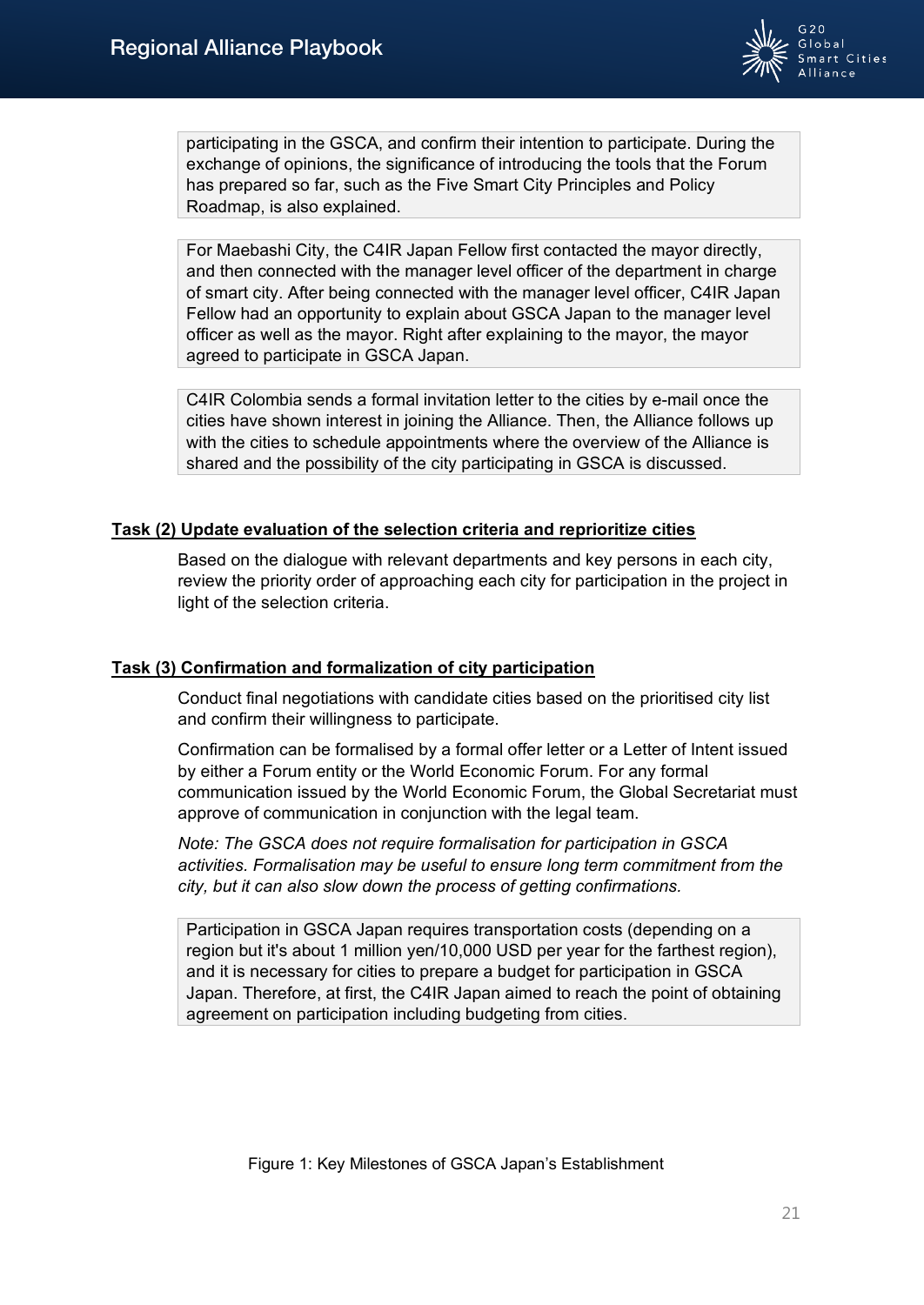



C4IR Colombia signs a Letter of Intent with the cities that outlines the following.

- $\checkmark$  Purpose of participation
- $\checkmark$  Opportunities provided to cities by participation
- $\checkmark$  Commitment required by the cities
- $\checkmark$  Terms of agreement (validity period, financials, data protection and confidentiality, intellectual property rights)
- $\checkmark$  Contact details of C4IR Colombia members

## **Task (4) Approach experts**

In parallel with approaching cities, approach target experts and evaluate their suitability and interest for the GSCA. For Forum Partners, ensure that Primary Engagement Managers are involved in communication.

In the initial interview with a potential expert, identify their strengths and specialist topic areas in reference to the Policy Roadmap. Check for red flags including:

- Excessive concern with sales opportunities and personal profile
- Lack of understanding on key smart city policy areas
- Inability to communicate
- Signals of low commitment

Following initial contact, review suitability for participation in the GSCA.

## **Task (5) Confirm experts**

Confirm approved experts with an email confirmation. This should include a copy of Terms of Reference and all experts must accept community terms of membership.

For experts working in the global Working Group for the Policy Roadmap, a Terms of Reference was developed, which can be used as a basis for other regional networks. See [here.](file://jptct2611/PO/8032371_FY22_%E3%82%B0%E3%83%AB%E3%83%BC%E3%83%97%E6%8A%95%E8%B3%87_WEF_G20%20Global%20Smart%20Cities%20Alliacne%20%E3%81%AE%20Regional%20Networks%20%E6%A7%8B%E7%AF%89%E3%83%BB%E6%8B%A1%E5%A4%A7%E6%94%AF%E6%8F%B4/05.%E4%BD%9C%E6%88%90%E8%B3%87%E6%96%99/05.Playbook/G20GSCA%20Working%20Group%20ToR%20v3.1%20approved.docx%20|%20Powered%20by%20Box)

C4IR Colombia signs a Letter of Intent with the experts taken through the same process as cities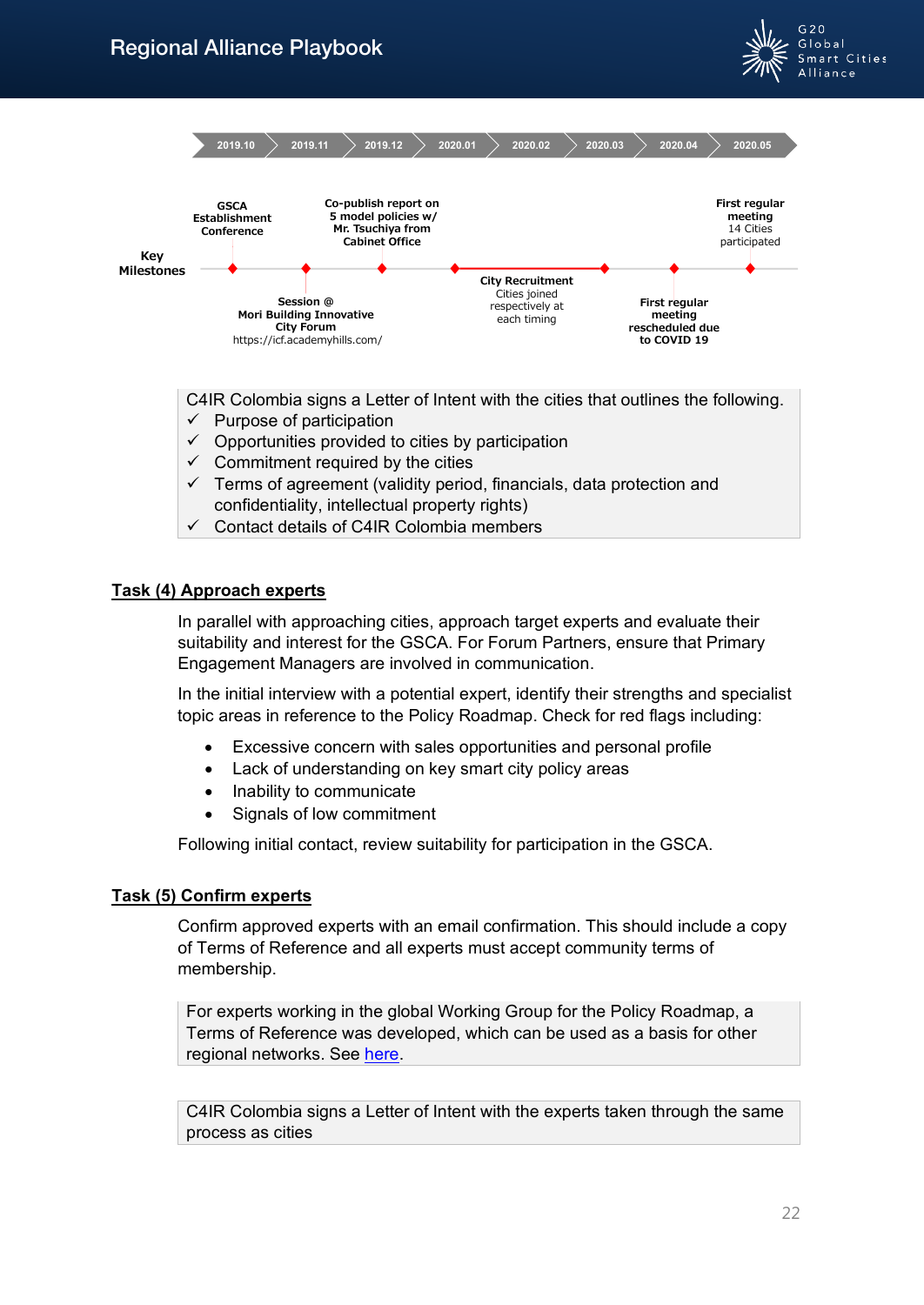

# <span id="page-22-0"></span>**Appendix II. Launch Phase**

## **Definition of Success**

A small group of highly enthusiastic cities and experts have gathered. C4IR (or the relevant team) has committed sufficient resource to plan and implement regular meetings and other events that meet the needs and intentions of the participating members.

# **Step 1. Create community member list**

## **Task (1) Identification of main participants in each city.**

Based on the theme and agenda, each city will be asked to select the most suitable participants to participate in the Regional Alliance, such as department heads and managers in charge of smart city promotion.

In Japan, by informing each city that the community is for professional key persons at the level of department heads related to smart cities who are close to the city leaders, we were able to select key persons in each city. As a result, unique key persons gathered, and engagement increased.

In Latin America, GSCA allows the cities to select the individual participants who will be the key point of contact. The participant can also invite members from city department teams that he/she considers to be important for the promotion of the policy implementation to the Alliance's events.

# **Step 2. Optional: Get more detailed understanding of city and expert participants**

## **Task (1) Engage with participating members on their intentions for activities.**

Engage with members to ascertain their intentions, hopes and fears. This can be done through questionnaires, interviews or workshops.

*Note: This process may create burden for cities and is therefore optional.*

In Japan, most cities are not able to systematically and explicitly explain basic governance models, such as privacy and security, etc. Therefore, C4IR Japan was able to gain a certain level of understanding by informing cities that their main activity is to participate in GSCA Japan and work together to build governance models.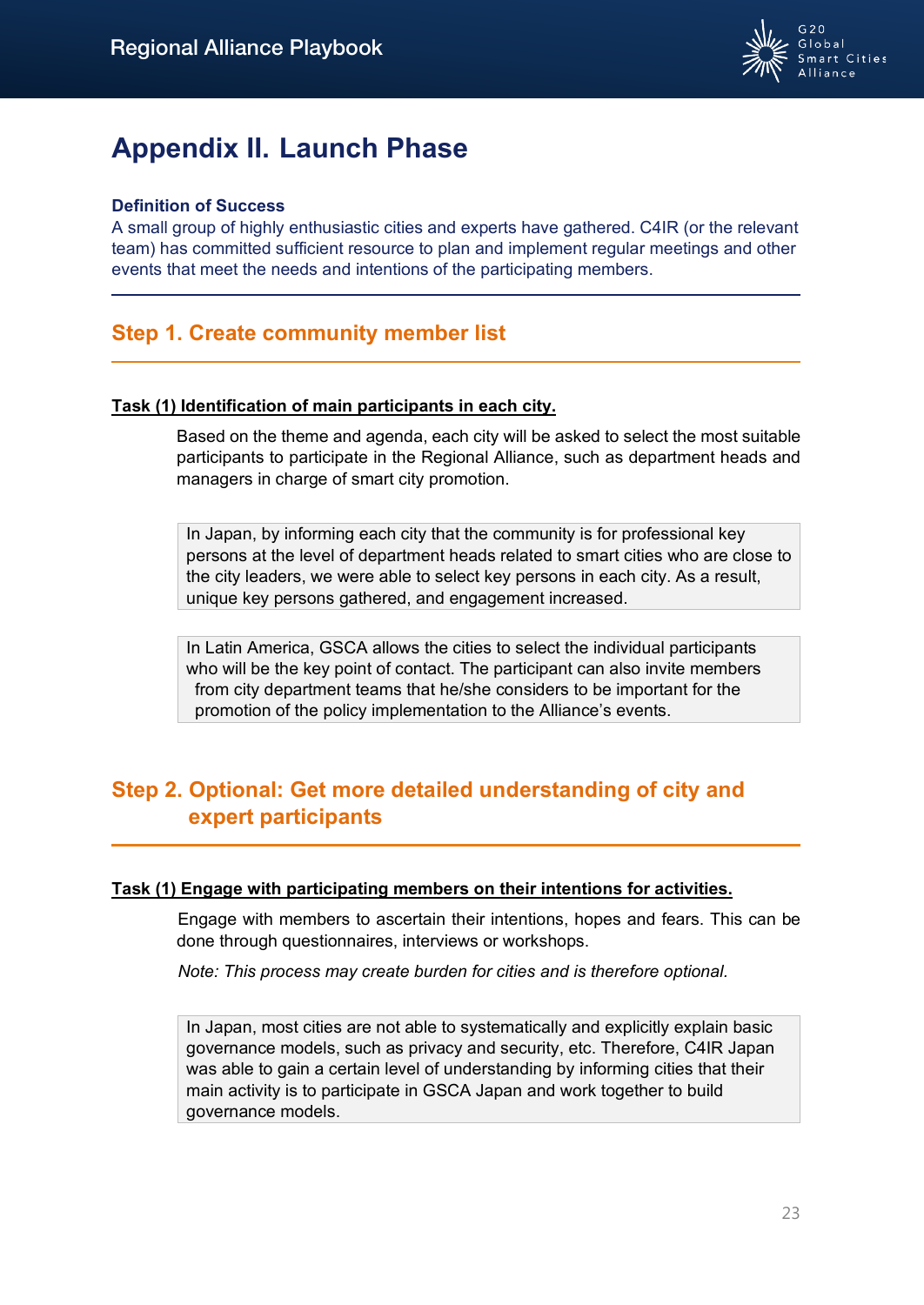

## **Task (2) Refine objectives and priorities of the Regional Alliance**

Re-evaluate the significance of the activities based on the intentions of the participating members and under what objectives the activities will be conducted.

# **Step 3. Formulate detailed Regional Alliance activity plans**

## **Task (1) Formulation of activities.**

In light of the objectives of the Regional Alliance, set out activities and workstreams to be pursued based on the intentions of participating entities. See 'Operation Phase' section for more detail on what these activities might look like.

C4IR India has been putting efforts into creating working groups with experts to discuss on appropriate and effective approach for cities to implement model policies.

Examine and devise the most appropriate format (workshop, seminar, discussion, etc., as well as the timing and timing of implementation) for implementing the set theme and agenda.

# **Task (2) Identify the members of the management team and formulate their roles and responsibilities for the implementation of the activities.**

Identify the main and supporting members in the implementation of activities and organize their roles.

In C4IR Japan, explanations of each model policy are given by the Fellow in charge of the policy, and participants are assigned as shared hosts so that they can provide support in running the meeting.

## **Task (3) Formulate milestones for the implementation of the activities and the operation schedule for the day.**

Organize the milestones and schedule for the implementation of the activity and the schedule for the day. Building tracking process to ensure activities happen to schedule.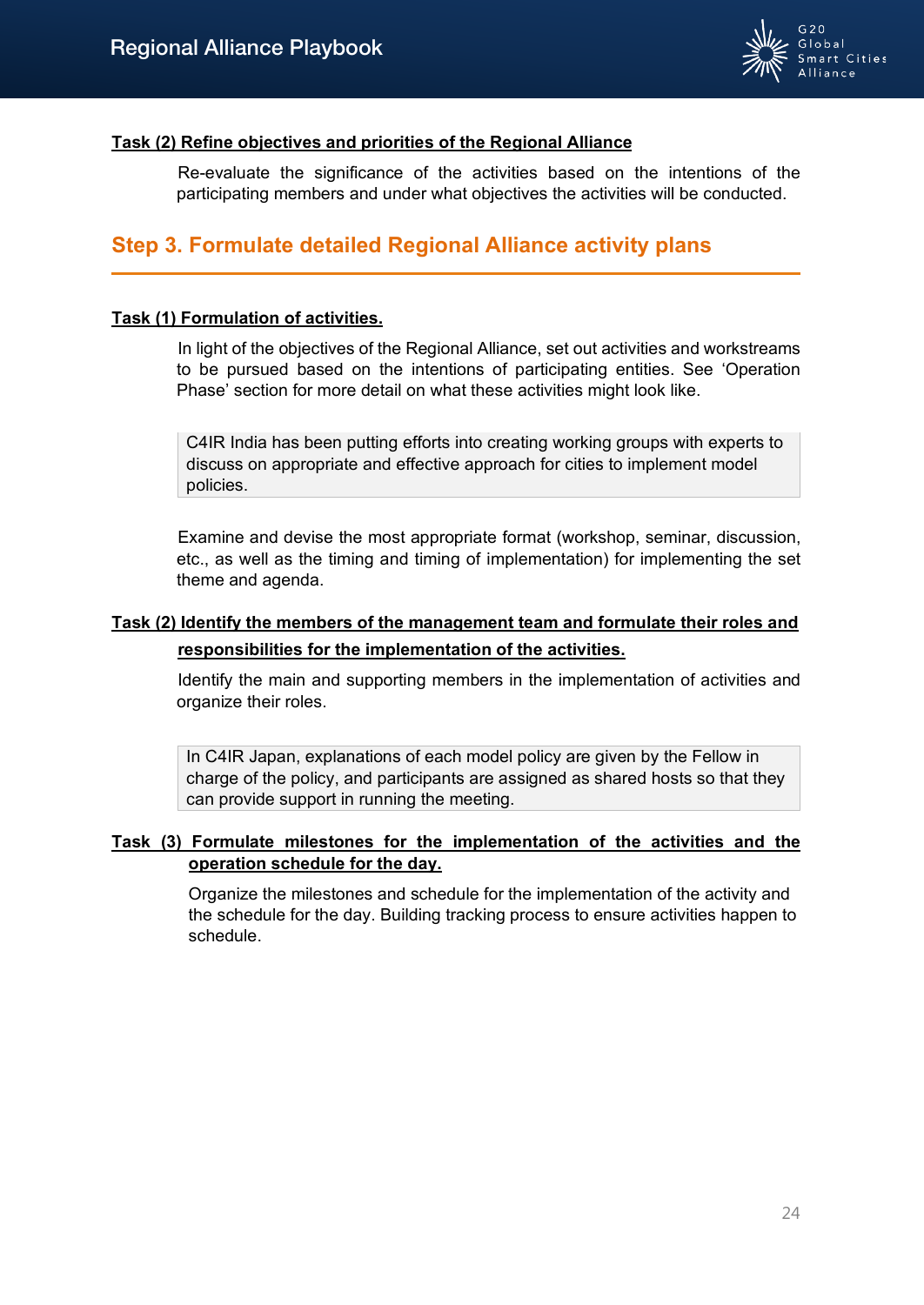

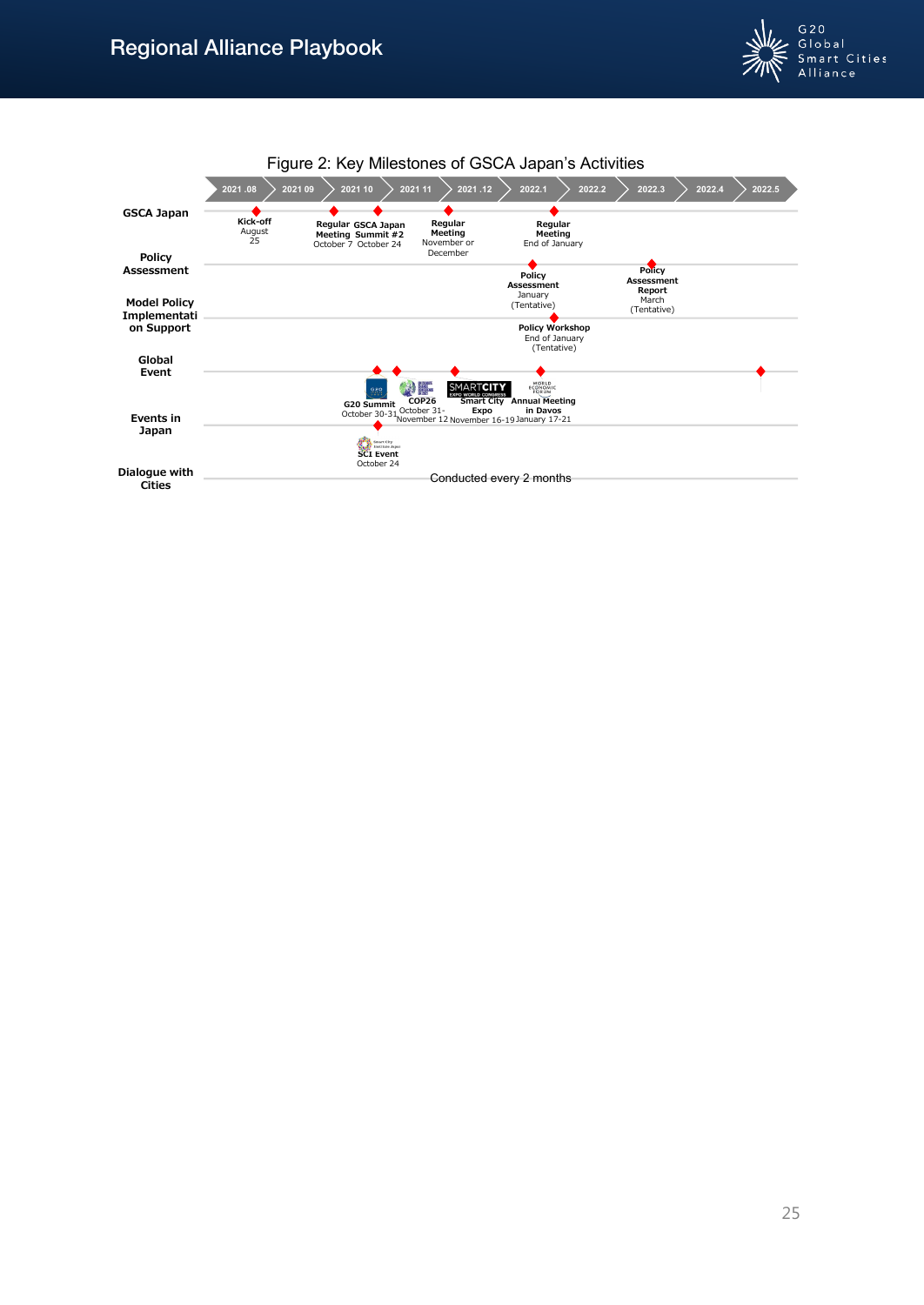

# <span id="page-25-0"></span>**Appendix III. Operation Phase**

## **Definition of Success**

Hold actual events on a regular basis in line with the intentions and needs of participating members.

# **Regular Meeting**

## **Task (1) Set themes and agenda for each regular meeting**

Currently, GSCA Japan conducts meeting with following agendas

- $\checkmark$  Introduction of initiatives in each city
- $\checkmark$  Free agenda (Example: Model Policy Description, Workshop, etc.)

In addition to regular meetings, GSCA Japan is considering setting up regional and policy working groups. The regular meetings will be used as a place for information sharing and the working group will be used as a place for discussion, which will enable more active and efficient discussions. We will consider sharing discussion contents in working group during regular meetings.

In the future, we would like to use this as an opportunity for GSCA Japan to become self-propelled, such as leading and managing working groups in each city.

GSCA Latin America conducts meeting with following agendas

- $\checkmark$  Presentation of new cities that joined the Alliance during the month of the meeting and sharing of their policy implementation and activity plans to be carried out
- $\checkmark$  Progress and activities sharing by each city on their policy implementation
- $\checkmark$  A success case sharing on smart city projects, conducted by different city at each meeting

# **Task (2) Formulate the date and schedule for regular meetings based on participants' schedules.**

GSCA Japan aims to hold about 6 meetings per year, with a target of 1 meeting every 1-2 months. Detailed timing of implementation will be determined in consideration of other events and the timing of the assembly. Confirm the schedule for each session with participating members via Slack and email, and set the schedule. When the regular meeting is held, the schedule of the next regular meeting will be determined, and the detailed schedule will be adjusted individually after confirming the schedule of participating members.

## **Task (3) Formulate methods for holding dialogues based on the needs of each city**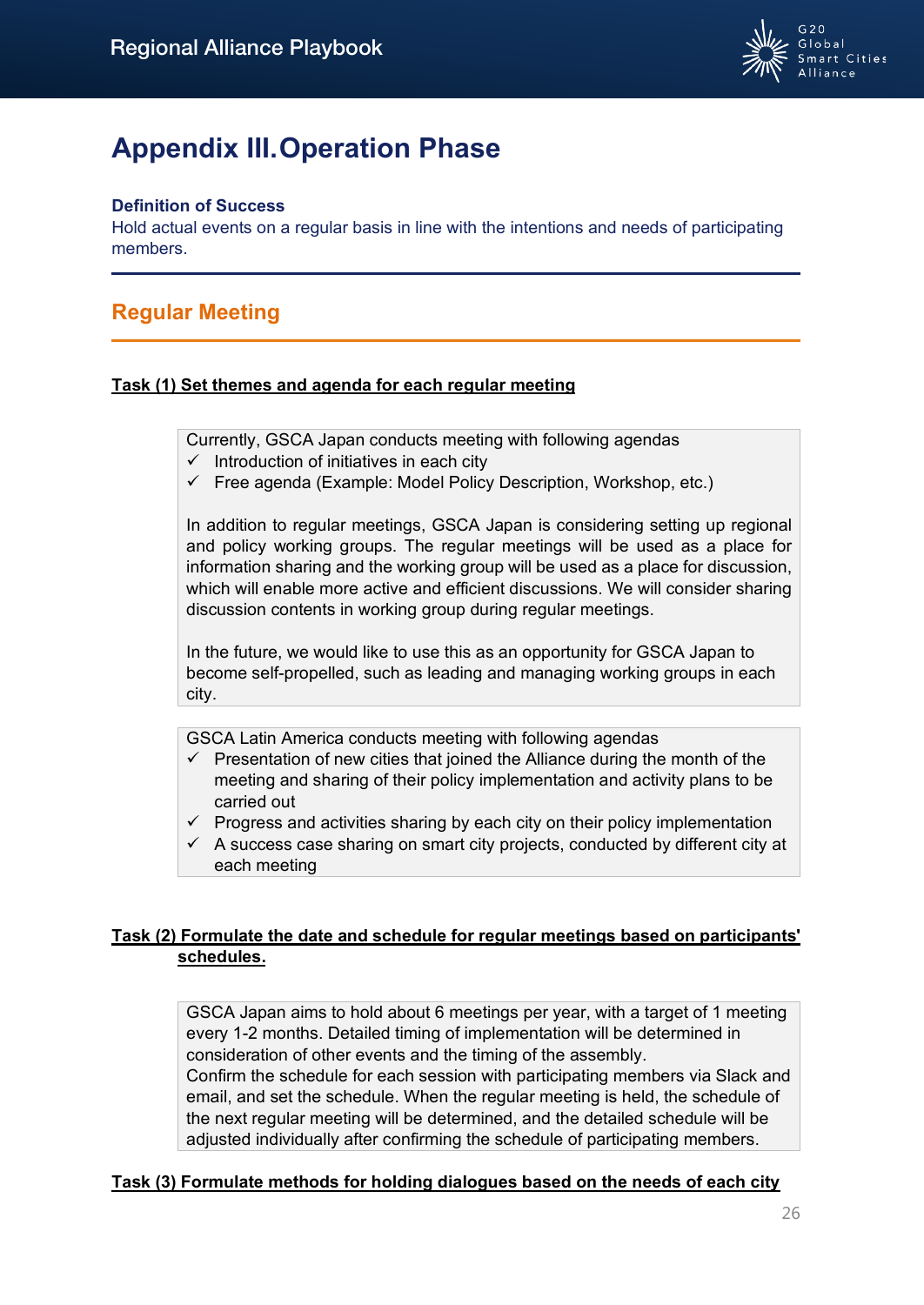

Prominently, meetings will be conducted online, and contingent on the current state of the world, face to face meetings will be in consideration. In terms of content, main content is expected to be sharing initiatives in each city, and other content is set according to needs and situations of cities.

## **Task (4) Identify participation cities/members and build a consensus to participate**

It is necessary to identify participants in line with the purpose and significance of regular meetings (refer to launch phase).

In GSCA Japan, the main participants are persons in charge of promoting smart cities in each city (department heads and section chiefs), and it is assumed that the entire department and team in charge will participate in further accelerating the promotion of smart cities in the future

# **Policy Assessment**

## **Task (1) Identify policy assessment scope (whether to implement in a simplified version or by policy, etc.)**

GSCA Japan expects to conduct assessments in accordance with the existing Policy Assessment sheet for the pioneer city. At present, GSCA Japan has only conducted the assessment for Pioneer Cities, so GSCA Japan plans to reexamine the contents of the assessments in a simplified version, etc.

## **Task (2) Identify timing and develop schedule for conducting Policy Assessment**

GSCA Japan aims to implement the program once a year, and it is expected that the program will be implemented at times when cities are not busy (avoiding congressional and year-end periods).

It takes about a week from the sharing and request of Policy Assessment to the reply. It took about 2 months to collect the final answer. For this reason, a shared calendar was created and weekly progress management was conducted by the person in charge of C4IR Japan.

## **Task (3) Formulate methods for implementing Policy Assessment based on the objectives and the needs of the cities**

GSCA Japan plans to conduct online or face-to-face assessment on the intention and status of policy implementation in each city and will receive responses in a questionnaire format. The flow to implementation is as follows.

III. Translate the Policy Assessment, share it with the contact points in each city, and request answers.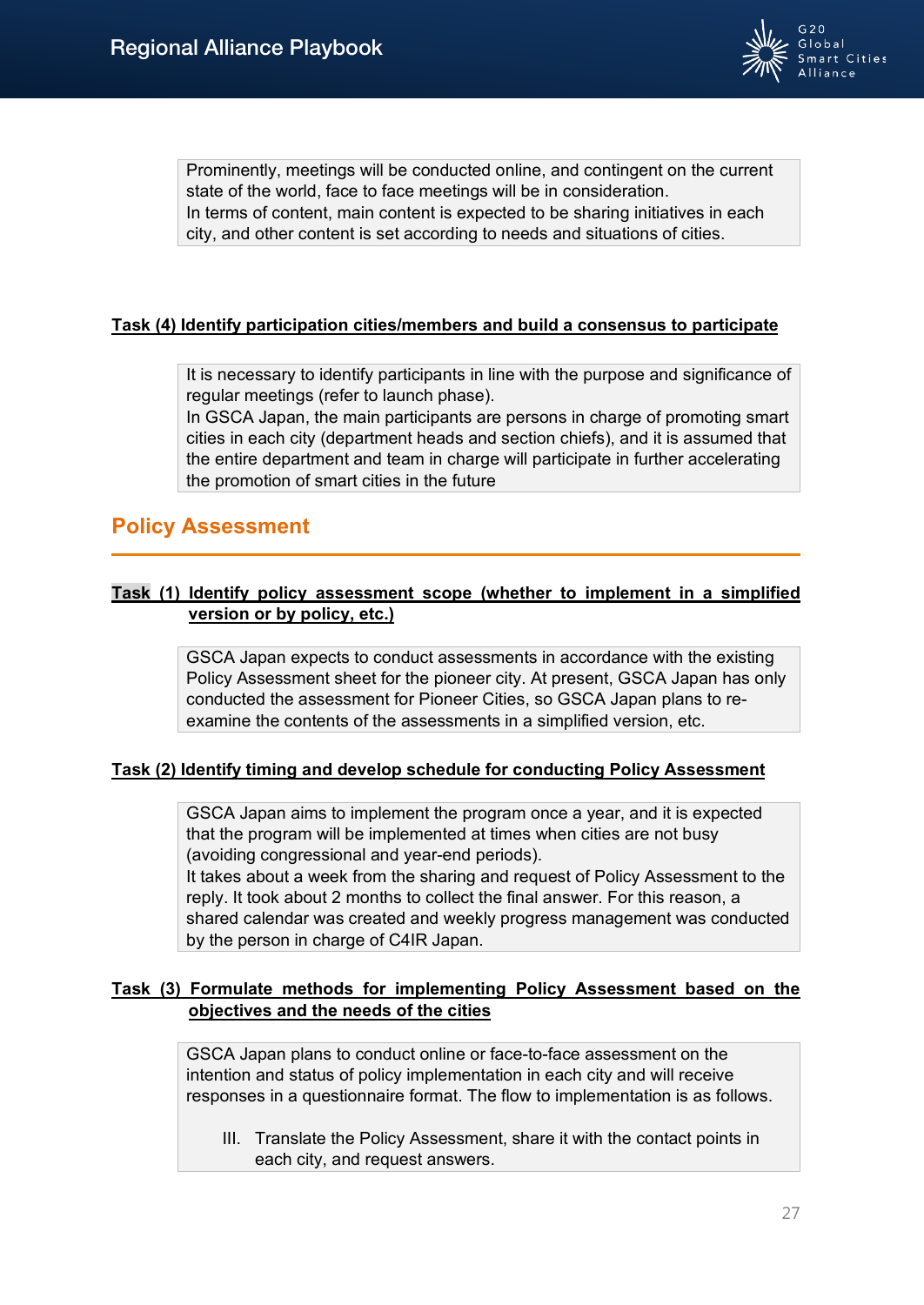

- IV. Request contact point person to forward assessment contents to relevant departments in each city.
- V. Set a Q&A session for each department to and answer unclear points. Review collected answers and clarify if needed.

## **Task (4) Identify target cities and build a consensus to participate**

GSCA Japan focuses on persons in charge of smart cities in each city and persons in charge of related departments. The persons in charge of promoting smart cities who participate in regular meetings are asked to select the most suitable department for answering the assessment in each city and to sound out the answer.

The agreement on the answering the assessment has been carried out for Pioneer City, so it has been an obligation of Pioneer City. In the future, it is expected that the assessment will be carried out by other cities as well. Therefore, it is necessary to present the benefit of the assessment, such as visualizing the results of the assessment as a report and making the efforts of each city known to the global community.

# **Model Policy Implementation Support**

# **Task (1) Formulate scope and content for the introduction of model policies for cities**

GSCA Japan Summit provides information on the significance and necessity of the Model Policy in a webinar format.

In the future, the specific contents of support will be discussed and implemented, such as individual workshops by model policy and the establishment of one-onone sessions, in accordance with the needs of each city.

We are also considering asking each city to submit a plan for the implementation of each policy like the State of Intent.

#### **Task (2) Formulate the frequency, timing and schedule of support activities**

Model policy study meetings will be held during the regular meetings. Timing of support implementation by individual policy will be discussed after the content is formulated.

GSCA Latin America allows cities to freely formulate their own schedules for model policy implementation, given the differences in capacity and resources. As a supporting material, a workplan template is shared with the cities as a guide to formulate the cities' own policy implementation goals. Its process and usage guidance of the template is explained to cities in detail via calls. Moreover, the Alliance conducts policy implementation monthly follow up and the cities' overall progress are shared during the monthly meetings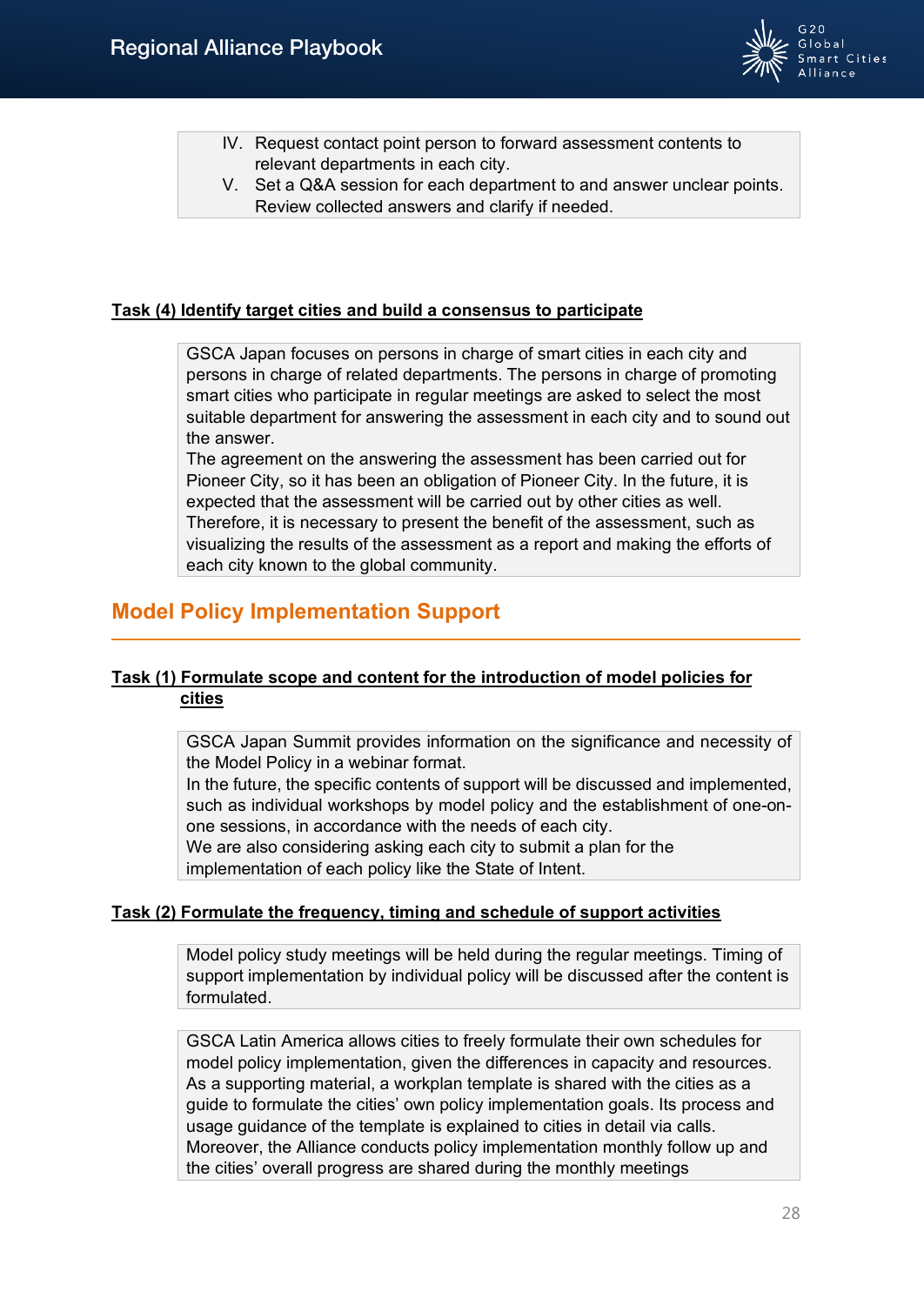

## **Task (3) Identify ways to provide support based on the needs of each city**

GSCA Japan translates the model policy into Japanese and explains its outline and significance at regular meetings. Also, GSCA Japan has created cyber security community to provide cities hands-on support for cyber related policy implementation.

GSCA Latin America conducts quarterly workshops where cities are gathered to present the problems or doubts about their policy implementation workplans and suitable feedback is given by the experts.

## **Task (4) Identify target cities and build a consensus to implement model policies**

GSCA Japan supports the introduction of model policies for persons in charge of promoting smart cities (participants in regular meetings). At the same time, the necessity, and merits of introducing the Model Policy, such as its significance and impact on the entire city, are explained to cities, and efforts are being made to reach an agreement for the introduction.

# **Event**

## **Task (1) Set themes and agendas for each event**

GSCA Japan is mainly involved in the following three events.

I. International event

When participating in global events sponsored by external organizations such as Smart City Expo as WEF, GSCA.

Participating cities of Japan are taking part in international events such as speakers. Also we are actively involved in events such as the Global Technology Governance Summit organized by WEF.

II. Domestic event

Organizing and co-hosting events in collaboration with the GSCA Japan Summit and SCI, targeting not only GSCA participating cities but also a wide range of other targets to inform and publicize the model policy and GSCA activities.

III. Media Events Conducting workshops for the media to communicate the importance of the media in discussions with residents for consensus building.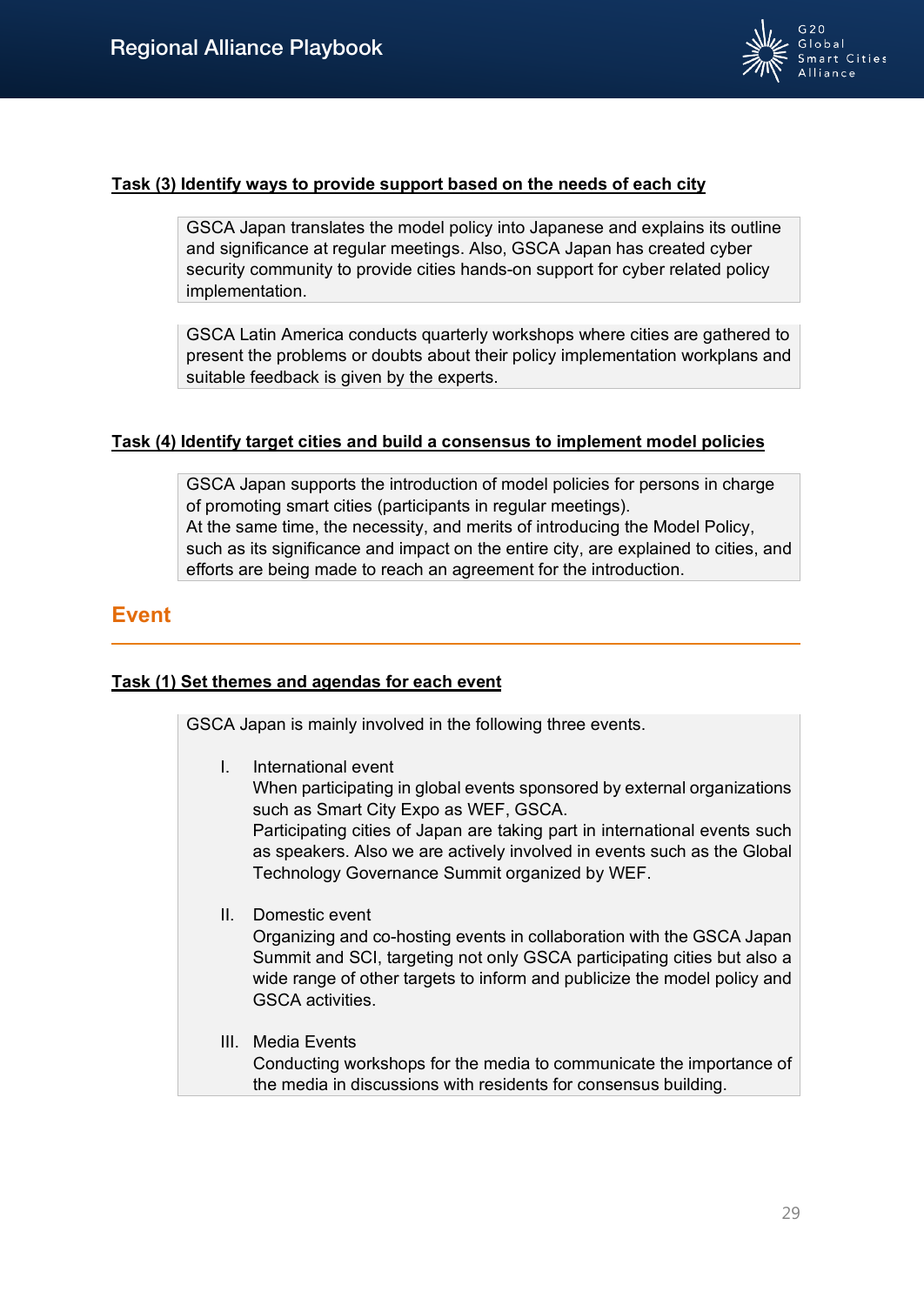

# **Task (2) Develop a detailed milestone schedule for events**

At present, GSCA Japan does not have a plan for the event, but in the future, plans will be set, including an annual schedule at the beginning of the fiscal year.

When an event is held, an agenda is drawn up 1 -1.5 months before the event, and find talk session candidates, and the agenda and the speakers will be fixed 1 month before the event.

## **Task (3) Formulate the best way to provide the event contents based on the purpose of the event and the intention of the organizers**

When WEF, C4IR Japan, and GSCA Japan host events, we will do so in an online format such as webinars.

For events sponsored by external organizations, individuals can participate in the event in a way that meets the organizers' wishes.

## **Task (4) Identify event participants and build a consensus to participate**

When WEF, C4IR Japan, and GSCA Japan sponsor an event, they select speakers in accordance with the theme and agenda of the event and sound out participants.

For speakers recruited, we will have to clearly present the benefits of participation and get an agreement in place.

# **Dialogue with Cities**

## **Task (1) Identify scope and content for dialogue with cities**

GSCA Japan holds dialogues mainly with the following parties.

 $\checkmark$  Mayor

Reports on the status of GSCA Japan activities and confirmation of the intention of the whole city, such as expectations for GSCA Japan.

- $\checkmark$  Person in charge of smart city initiatives Discussions on issues and situations at the field level, such as issues related to the promotion of smart cities and the introduction of model policies.
- $\checkmark$  Other Architect, politicians, and others if necessary.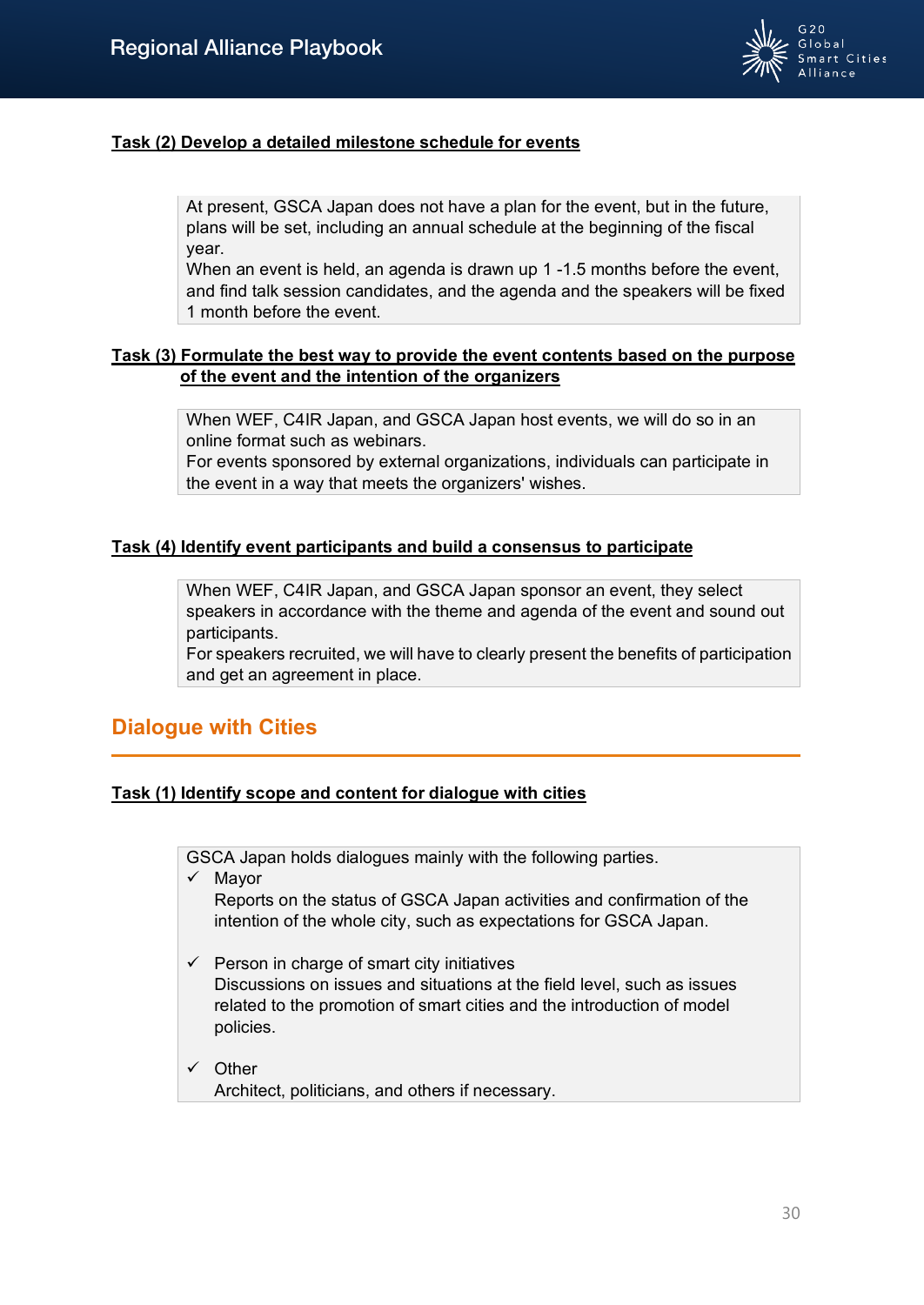

## **Task (2) Formulate the frequency and timing of dialogue**

GSCA Japan engages in dialogue with cities in the context of supporting the introduction of model policies and in planning and coordinating events. Therefore, it is not carried out at a fixed frequency, but is carried out as necessary, and communication is carried out individually once a month.

## **Task (3) Formulate methods for holding dialogues based on the needs of each city**

In GSCA Japan, in the regular meetings and in the survey conducted after regular meetings, we will mention about conducting individual conversations and hearings for each city either online or individual visits, and the schedule and contents are confirmed separately through individual emails and Slack. Ultimately, it is a dialogue at an executive level, but for individual visits, they sometimes greet the head of the city and explain the current situation.

### **Task (4) Examine relevant cities/city officials for city dialogue**

At GSCA Japan, the main target is persons in charge of promoting smart city in each city who participate in regular meetings.

Interviews will be conducted on the relevant situation and issues pertaining to the promotion of smart cities and the introduction of model. In the future, we will hold hearings with cities to clarify the support needs related to the introduction of the model policy, organize the contents of support as C4IR Japan/GSCA Japan, and deepen the dialogue with cities.

# **Working Group**

## **Task (1) Set working group themes and agendas for experts**

C4IR India plans to hold workshops for experts to discuss about city case studies.

## **Task (2) Formulate the frequency, timing, and schedule for the implementation of the working group and coordinate schedules with participants**

GSCA India plans to hold a working group of experts on once or twice a year. With regard to the preparation of the project, first set up candidate schedules for each theme based on the timing of other events, and secondly, fix schedule based on experts' availability.

## **Task (3) Formulate implementation methods for Working Group based on the objectives and the intentions of participating members**

C4IR India is discussing operational method for activities considering corona situation.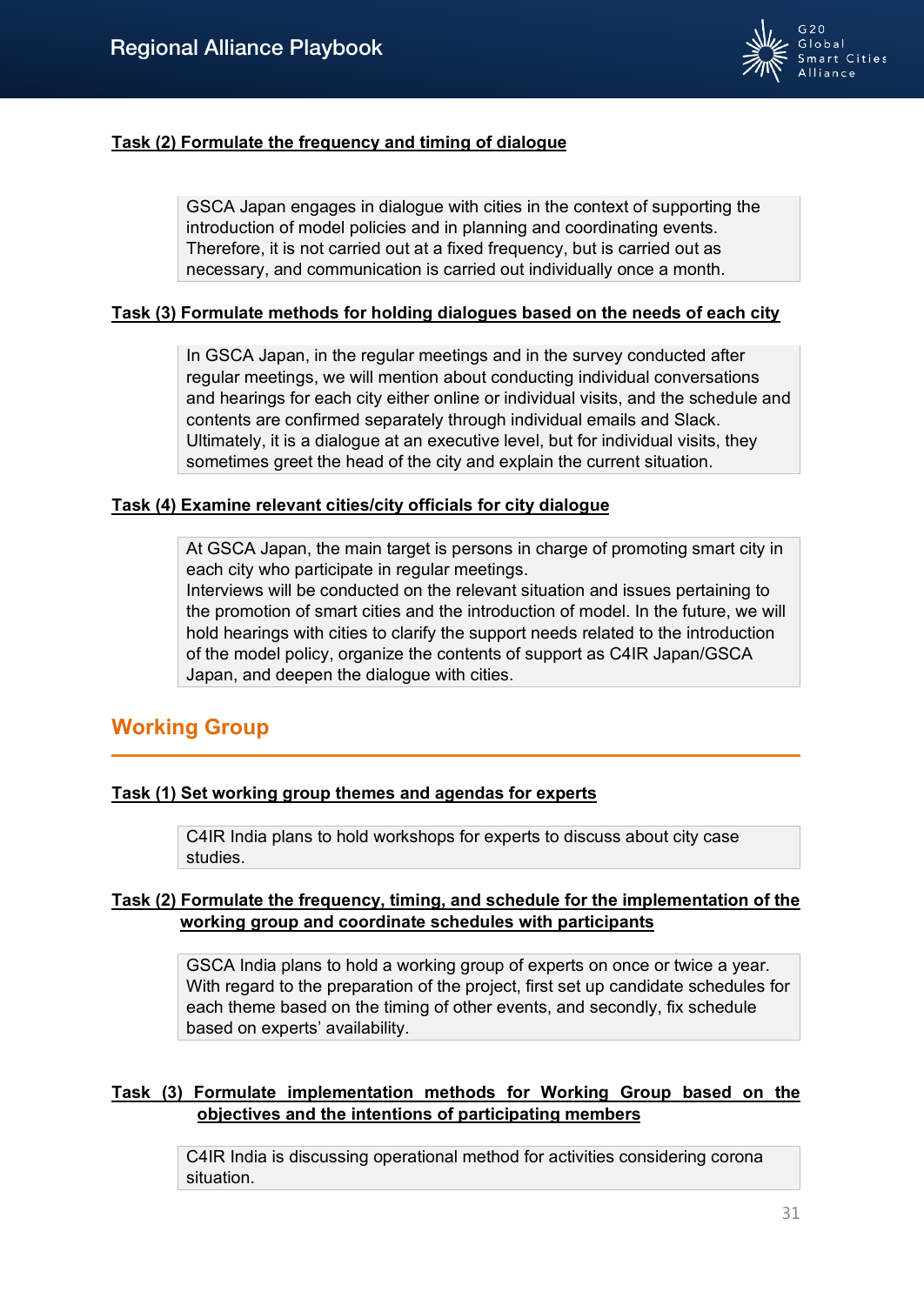

## **Task (2) Identify experts for each Working Group and build a consensus to participate**

C4IR India is seeking participation in the working group mainly from experts in classes below C3.

When C4IR India secures 10 experts who were approached in the preparation phase, they will send an official invitation letter to all of them to confirm their official participation.

There is not strict rules or regulations, but C4IR India asks them to keep internal information confidential.

# **Public awareness**

### **Task (1) Dissemination of results to the public**

Distribute information about the implementation and results of activities to the public through press releases and reports on the C4IR website.

GSCA Japan sets up regular meetings to check on the progress of each city and hold meetings approximately every other month or so. We also post activity reports on Note, a platform for posting articles, to disseminate information to the individuals outside our networks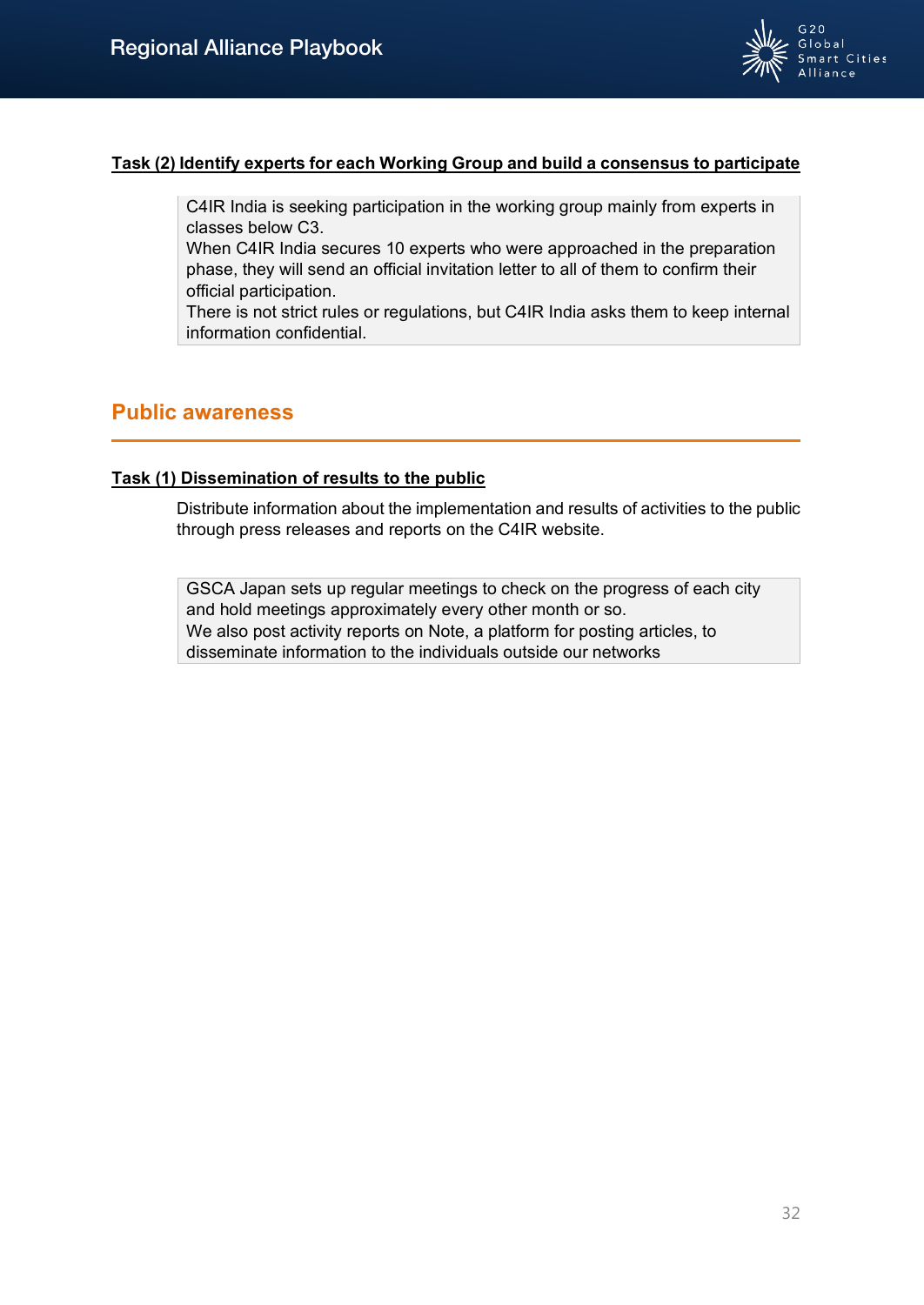

# <span id="page-32-0"></span>**Appendix IV. Expansion Phase**

## **Definition of Success**

- Regional Alliance member cities are implementing or considering implementation of model policies, and the achievements and significance of the Regional Alliance are widely recognized.
- $\checkmark$  New cities, experts, and organizations participate in the Regional Alliance, and new communities are formed and activities are launched.
- $\checkmark$  The autonomy of Regional Alliance members has been enhanced, and a mechanism has been established to enable them to take the initiative in managing the Regional Alliance and forming new communities in a motivated and active manner.

# **Step 1. Evaluate the performance of the Regional Alliance and the case for expansion**

# **Task (1) Identify achievements and issues related to Regional Alliance activities and**

## **initiatives.**

Conduct interviews with each participating city and experts to understand the results of past efforts and remaining issues.

In order to launch the second phase of GSCA Japan, the C4IR Japan has organized the benefits and achievements based on the activities up to last year and compiled them into a document.

# **Task (2) Organize the policy and significance for the continuation and expansion of the Regional Alliance.**

Based on the results of the activities of the Regional Alliance, discuss the pros and cons of continuing and expanding the network, and the policy and significance of continuing and expanding the network.

Assess the smart city situation of each city/country/region to identify new important points to evolve the Regional Alliance.

GSCA Japan is more like a salon, so we are not working with such a clear definition. However, in the end, technology governance cannot be completed only by one city, and considering the current market environment, it is expected that the urban network will expand, and in this respect, the significance of the Regional Alliance in expanding the urban network is significant. In the second phase of GSCA Japan, the significance of the Regional Alliance was not thoroughly discussed beforehand, and specific activities such as selection and approach were initiated. However, it is important to clearly define the significance of the Regional Alliance, depending on the position of each Regional Alliance.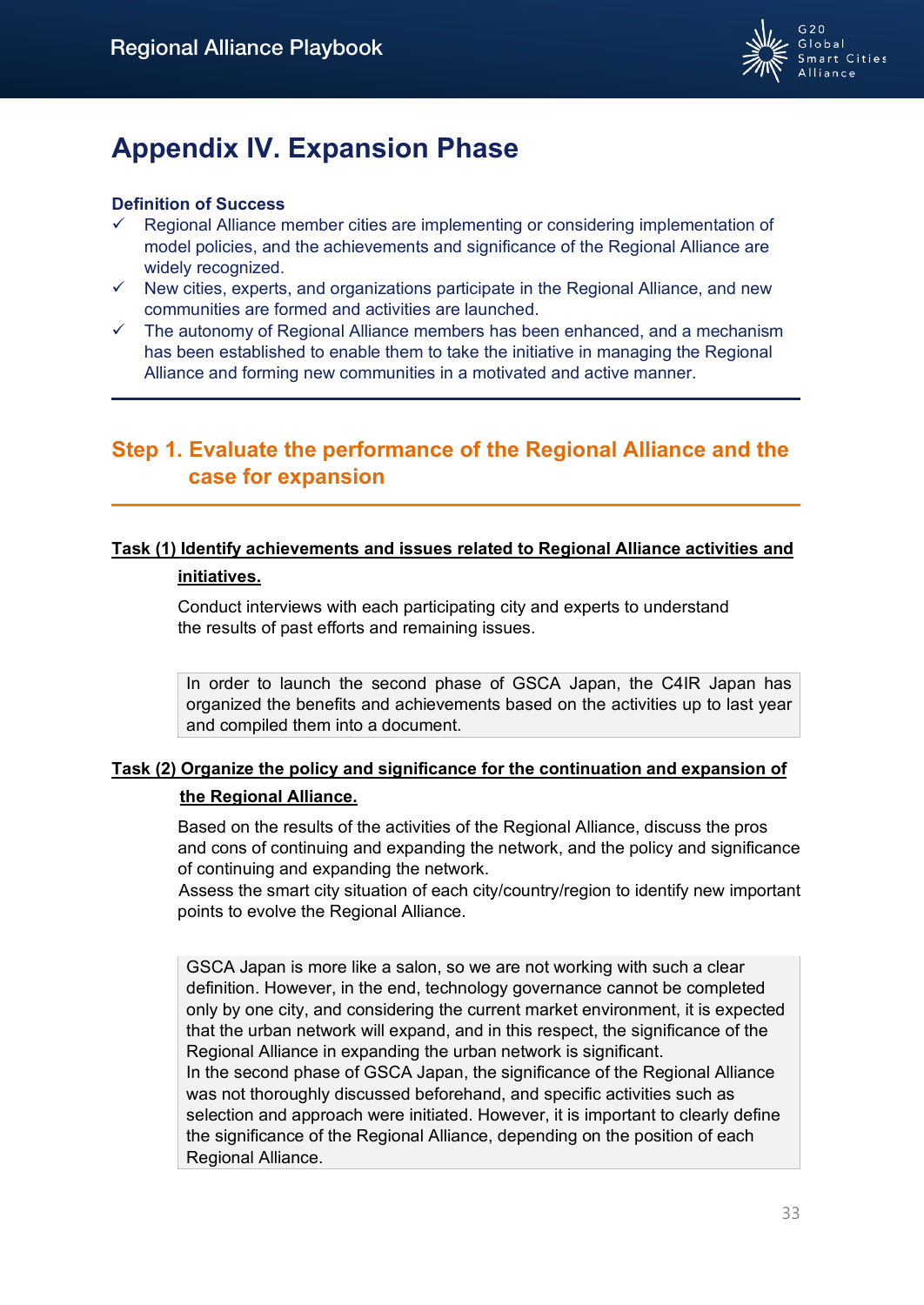

# **Step 2. Formulate a plan for continuation and expansion**

# **Task (1) Understanding the current status of smart city promotion in cities.**

Conduct regular interviews with each participating city to understand the current status of progress in projects and initiatives related to smart cities, especially technology governance, as well as the status and issues related to the implementation of model policies.

In addition, interviews will be conducted with cities that have the intention to participate or are about to be approached to participate in the project, in order to understand the status of projects and initiatives related to smart cities, especially technology governance, as well as issues and needs.

In addition, issues and problems that have arisen or may arise among cities will be discussed within the C4IR."

Continue to collect information so that we can raise with each city problems and issues that they are not aware of.

For the second phase of GSCA Japan, C4IR Japan staff have collected information from each city's website in advance when approaching the cities and before the kick-off call. However, due to time constraints and other factors, we were not able to fully grasp the issues and conditions of each city during the first call, so we need to work on understanding through communication after initial participation.

# **Task(2) Formulate objectives and contents of activities for expansion and**

## **continuation.**

Based on the results of the hearings on the current situation in city/country/region, the purpose and content of activities to be carried out when continuing and expanding the Regional Alliance will be discussed.

In the second phase of GSCA Japan, the main focus was to obtain participating cities, so we only planned to implement the activities of last year at the regular meetings. As for milestones, we first considered the timing and content of the kick-off, and then proceeded to formulate the annual plan from the kick-off. We hope that the activities in the second phase will serve as a base for future activities.

## **Task (3) Identify key participants in the expansion and continuation of the Regional Alliance (e.g., at the level of city leaders or city officials).**

Identify the main participant groups in light of the objectives of continuing and expanding the Regional Alliance.

From the perspective of accelerating and ensuring the sustainability of smart cities, the second phase of GSCA Japan places importance on the participation of organizations rather than individuals.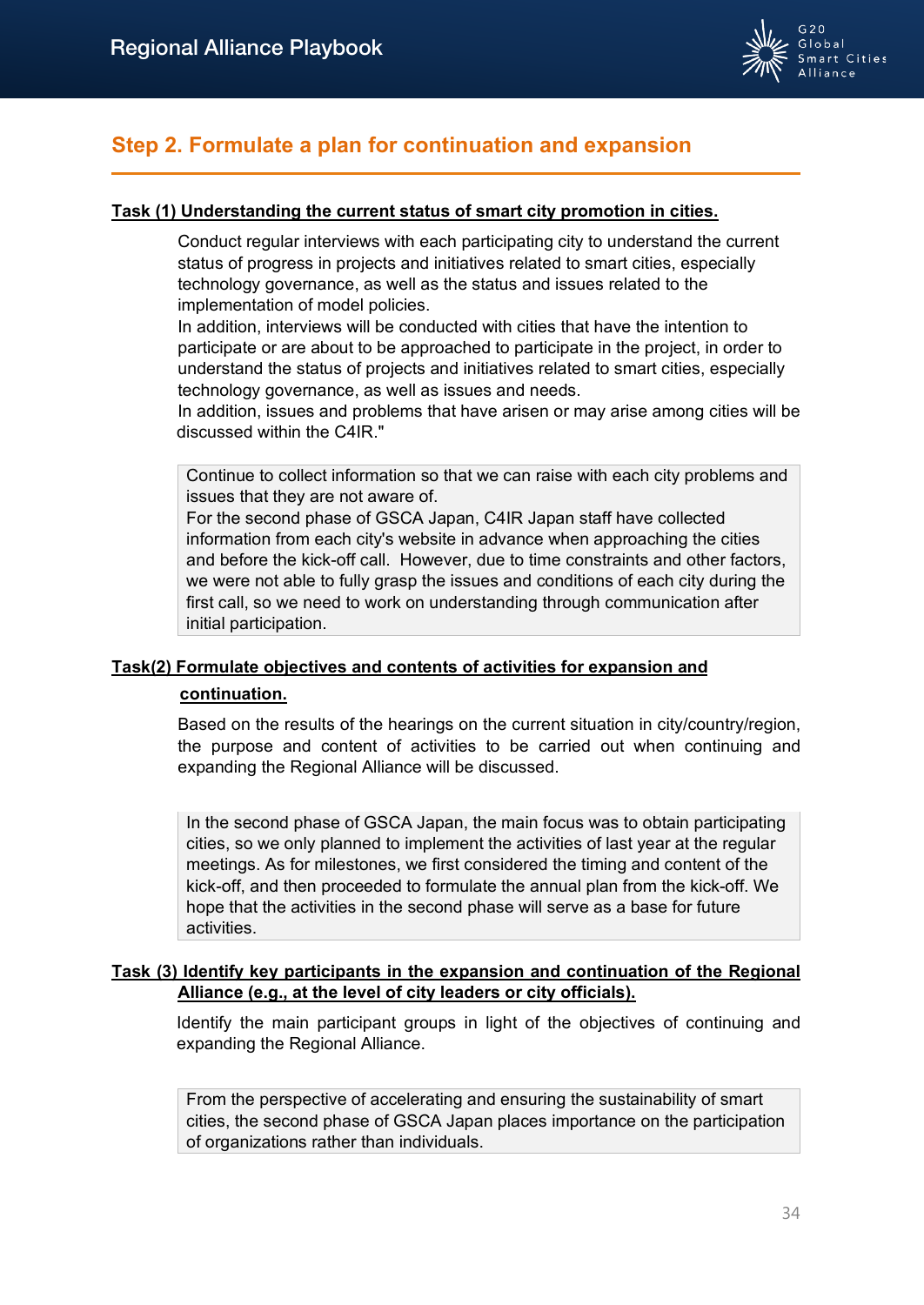

In the second phase of GSCA Japan, we are focusing on the participation of organizations rather than individuals.

# **Step 3. Approach new potential members**

### **Task (1) Consideration of target city selection axis.**

Organize the target city selection axis based on past relationships and desk research.

In the second phase of GSCA Japan, based on the initial hypothesis that super city applicant cities are highly interested in smart cities, we set super city applicant cities as the city selection axis.

## **Task (2) Create a long list based on the selection axis in Task 1.**

Create a long list of target cities along the selection axis of Task 1.

In the second phase of GSCA Japan, based on the initial hypothesis that the cities applying for super cities are highly interested in smart cities, a long list of cities was created based on the cities applying for super cities.

In the second phase of GSCA, we created a long list based on the initial hypothesis that super city applicants = high interest in smart cities.

In the case of the above model project cities, the C4IR Japan staff did not contact all of them, but focused on those they judged would benefit from participating in GSCA.

In addition, cities that were found in the search results using keywords related to smart cities, such as "smart city promotion council," were also selected as target cities.

Sanda City and Mishima City were discovered by chance when we visited other cities and found information about smart city-related initiatives.

Other approaches that have been used to compile the list include:

- $\checkmark$  Approaching through architects (e.g., Shimonoseki City, Chino City)
- $\checkmark$  Using personal contacts to connect to senior-level officials at cities (e.g., Takamatsu City, Miyakonojo City)
- $\checkmark$  Connected by a fellow (e.g., Kibichuo Town)
- $\checkmark$  Approached after exchanging business cards at SCI events (e.g., Aizuwakamatsu City, Chino City)

#### **Task (3) Based on the selection axes, create a short list and prioritize tapping.**

Initiate initial communication with cities on the long list to shortlist them.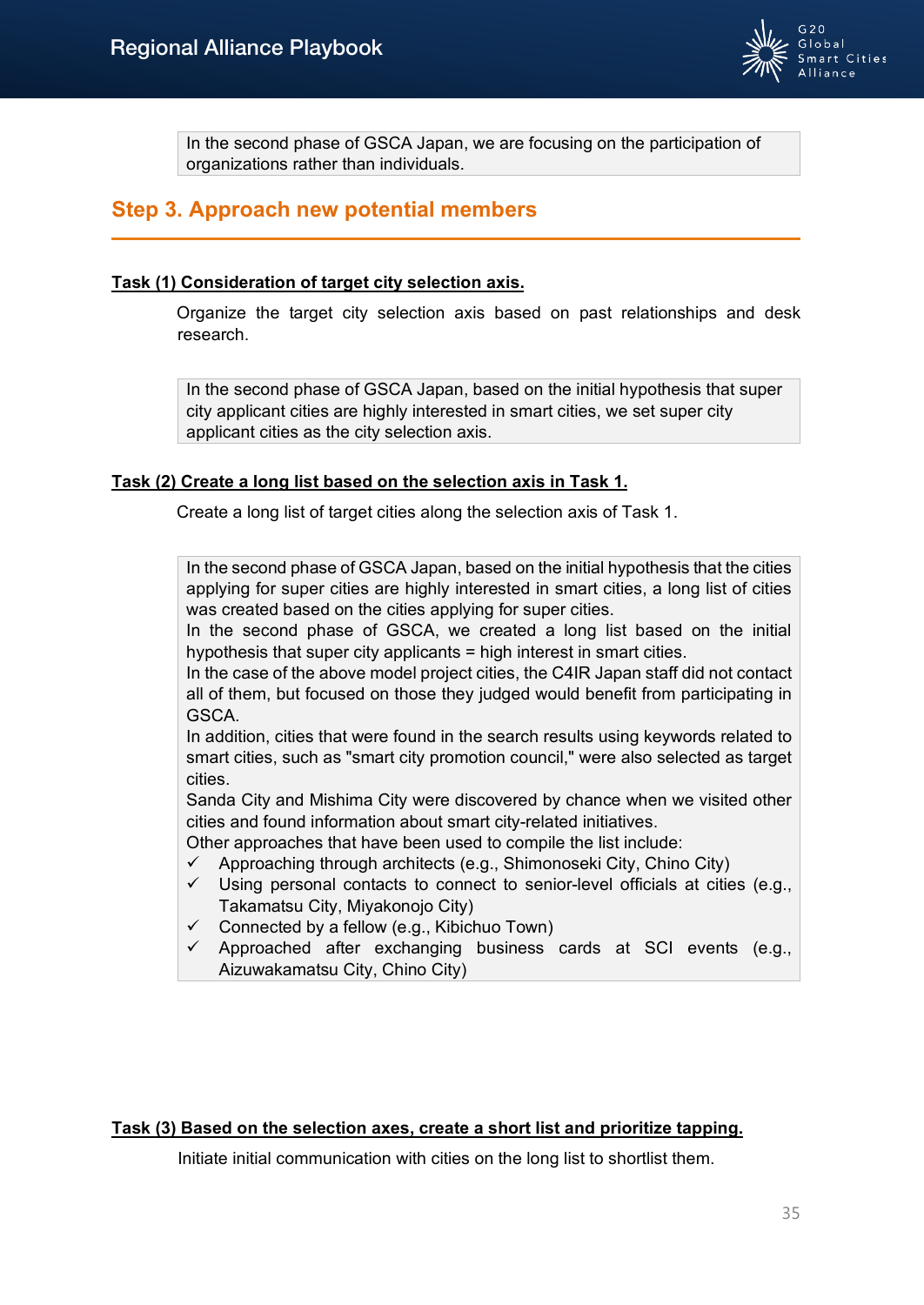

In the second phase of GSCA Japan, in order to accelerate smart city initiatives, we mainly implemented a bottom-up approach, including approaches to the section level in charge.

In the second phase, the following steps were taken for communication

- I. Preparation of inquiry letter for participation by C4IR Japan Please refer attached material "C4IR Japan Inquiry Letter" for your reference
- II. Send to the section in charge of smart cities
- III. Prepare explanatory materials
- IV. Provide explanations to cities that responded

For ll, access the website of the relevant city, identify the department in charge of smart cities (e.g., search for "smart cities"), and paste the contents of the letter prepared in advance into the inquiry form or email address of the department. The letter was basically a template, but some of the contents were changed for each city. In addition, some cities had a limit on the number of characters in the inquiry form, so the content was shortened according to the limit.  $\cdot$  For those cities that did not respond to the above, we sent the form again after a period of time.

For those cities that replied, we conducted the 1st call set (1 hour), and during the call, we explained the benefits of participation and intentions, and confirmed their intention to participate.

# **Step 4. Delegate discrete work modules to high performing members**

## **Task (1) Confirmation of Regional Alliance members' intentions to continue or expand their participation.**

Confirm the willingness of the participating members who have the ability to manage the Regional Alliance to be actively involved in the continuation and expansion of the Regional Alliance.

As for the C4IR Japan. For the second phase of GSCA Japan, it is necessary to identify key people in GSCA Japan through future activities and encourage them to be proactively involved. For the second phase of the GSCA Japan, we will need to identify key people in GSCA Japan and encourage them to be involved in the process. We will need to consider other methods in addition to frequent communication (e.g., creating an award such as Best Person of GSCA 2021).

## **Task (2) Identify key members who will be responsible for the continuation and expansion of the Regional Alliance.**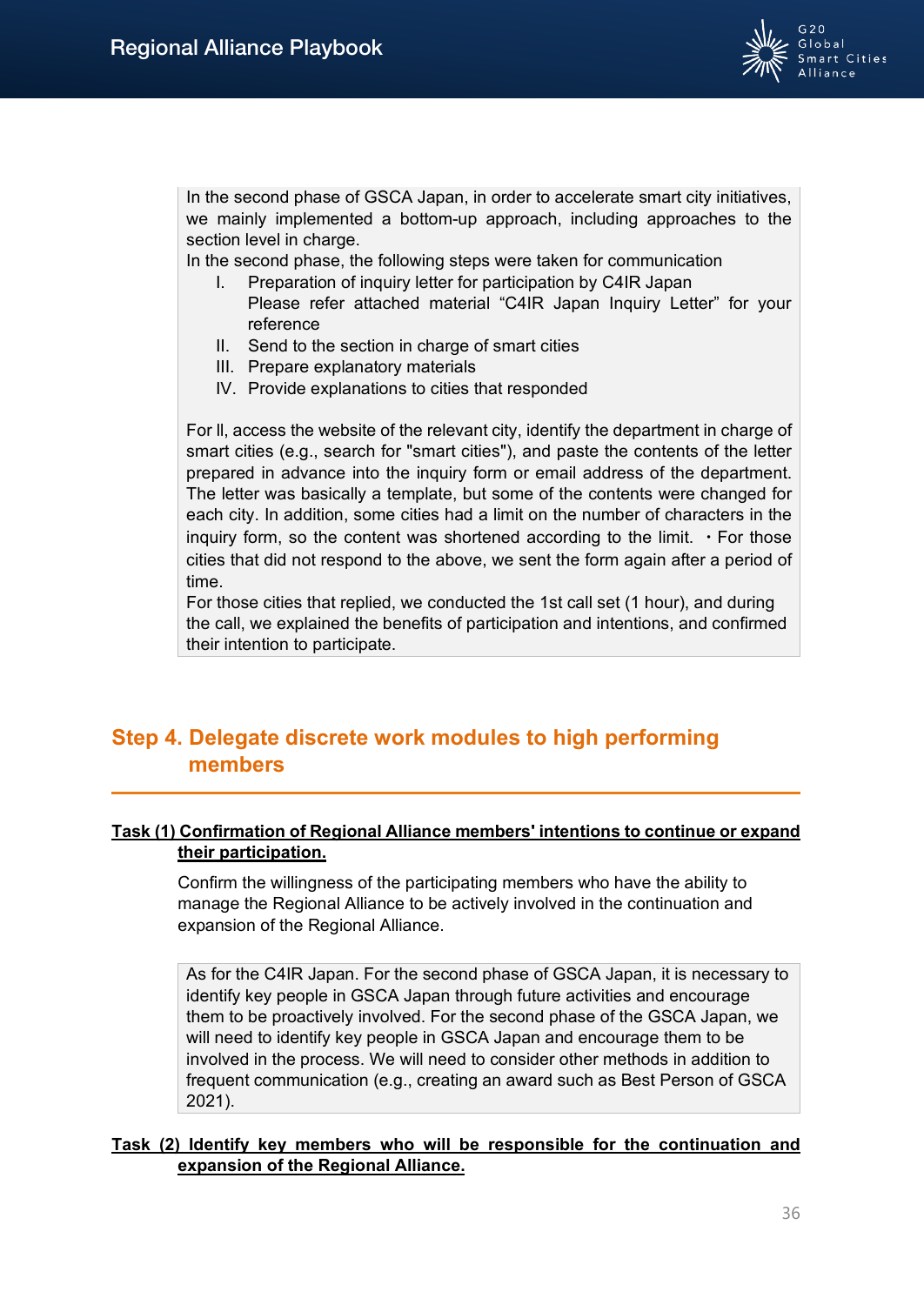

Identify the next members who will proactively lead and manage the Regional Alliance based on their willingness to be involved and rotate this scheme with other members.

(Preferably to cities rather than within the C4IR)

As for the C4IR Japan. For the second phase of GSCA Japan, it is necessary to identify key people in GSCA Japan through future activities and encourage them to be proactively involved. For the second phase of Global SCA Japan, we will need to identify key people in GSCA Japan and encourage them to be involved in the process. We will need to consider other methods in addition to frequent communication (e.g., creating an award such as Best Person of GSCA 021).

# **Step 5. Identify experts and resources for Urban Transformation Hub**

## **Task (1) Inventory of experts and related organizations involved in the Regional Alliance and compilation of information.**

Conduct analysis on each policy and identify which expertise should be involved. Inventory and list the expertise and knowledge of experts and related organizations that have participated in the Regional Alliance and its activities to date.

Inventory and list the expertise and knowledge of experts and related organizations that have participated in the Regional Alliance and its activities to date.

## **Task (2) Establish a system for freely sharing and accessing information on experts and related organizations within the Regional Alliance.**

Establish a system to allow Regional Alliance operation members to freely access and utilize the resource information list.

Currently, there is no database, but rather a network of individual Fellows or individual "sales" activities are currently mentioned.

## **Task (3) Involvement of experts and related organizations in the Regional Alliance in line with the objectives of the activity.**

Define experts' rights and obligations in the Regional Alliance.

Based on the information gathered, select appropriate experts and organizations in line with the purpose and content of the activity, and contact them for involvement in the Regional Alliance.

Currently, C4IR Japan contact experts through current relationships of fellows or individual "sales" activities.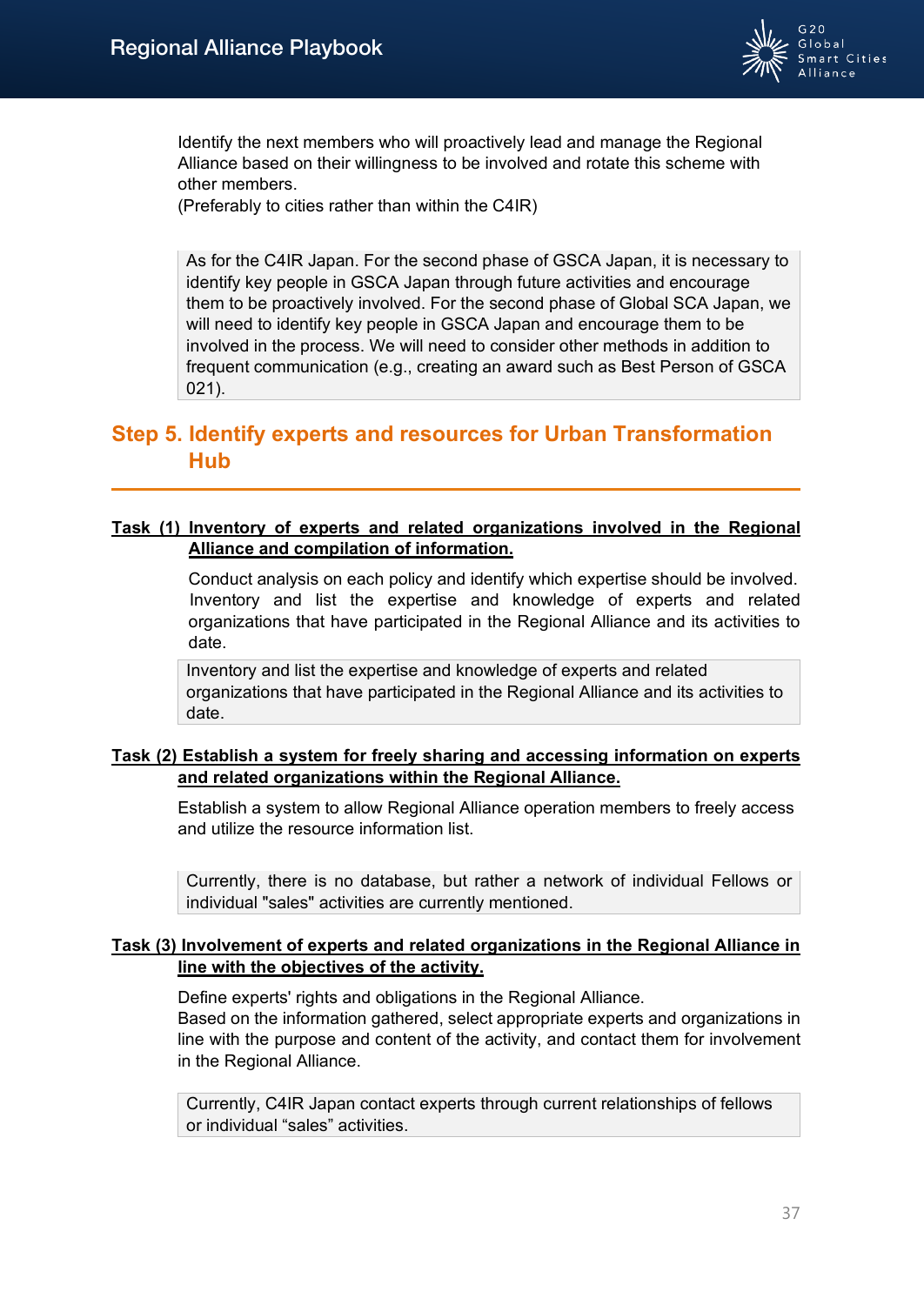

# **Step 6. Create knowledge capture mechanism for Urban Transformation Hub**

## **Task (1) Collection of information and data management of case studies related to smart cities in each participating city.**

Collect information on smart city-related projects, results, and issues through interviews with each participating city, and manage the information as a collection of case studies for each city and share it within the C4IR. In addition, we will organize the process and flow for collecting and managing this information.

Also, KPIs and methodology for impact assessment of the status on smart city initiative and policy implementation should be identified in each country and region.

It is necessary to have a system that enables us to grasp the status related to smart city policies, such as whether or not the five principles have been introduced by the cities participating in the Regional Alliance in each region and country, and whether or not they have related policies and their contents, and to check the progress of each city.

## **Task (2) Skills transfer to incoming core members.**

Identify skills that are transferrable to activities such as workshop for the next members and share knowledge and experience on Regional Alliance operation and management. Gather learnings on information as to how to set activity themes and agendas to allow the expansion of the Regional Alliance through the best practices.

Establish a system which enables the community to sustain engagement by empowering members to lead regular meeting or activities of Regional Alliance.

In Japan, the activities or system have not yet been established, but GSCA Japan has been discussing on how they should establish the mechanism.

## **Task (3) Establishing a system for sharing and accessing information from each participating city.**

Establish a system that allows Regional Alliance members to freely access and check case studies from each city.

In Japan, the mechanism has not yet been established, and the only access point is GSCA website. GSCA website is the only access point.

## **Task (4) Organize knowledge and experience related to the Regional Alliance management.**

Inventory the processes, tasks, tips, and other knowledge involved in forming and managing the Regional Alliance and update the playbook.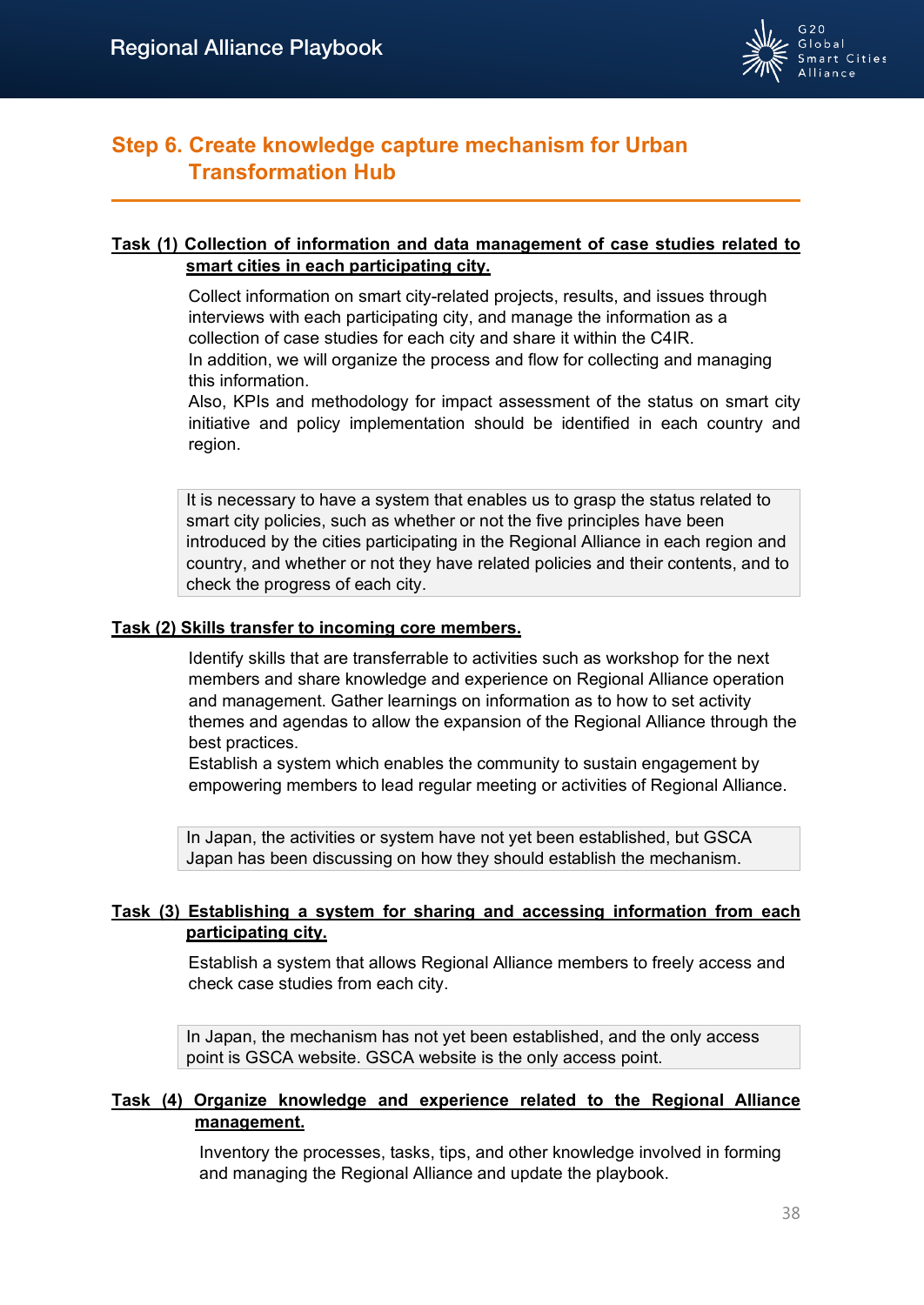

Playbook is being created to organize the knowledge and experience of GSCA Japan in forming and expanding the community.

In addition, it is necessary to form a common understanding within the C4IR Japan and GSCA Japan by organizing GSCA Japan's activity policy as a document and explaining it at regular meetings. It would also be useful to share the activity policy on Slack so that people can refer to it at any time. In order to do this, it is necessary to have a consensus within the team in advance.

## **Task (5) Establishment of a mechanism for sharing and accessing knowledge related to the operation of the Regional Alliance to be a sustainable network.**

Establish a system that allows the next members to freely access and check the information organized in Task (3).

One idea is to consolidate the information with that of expert resources and develop it as a single platform.

In Japan, the mechanism has not yet been established, but GSCA Japan has been discussing on how they should establish the mechanism.